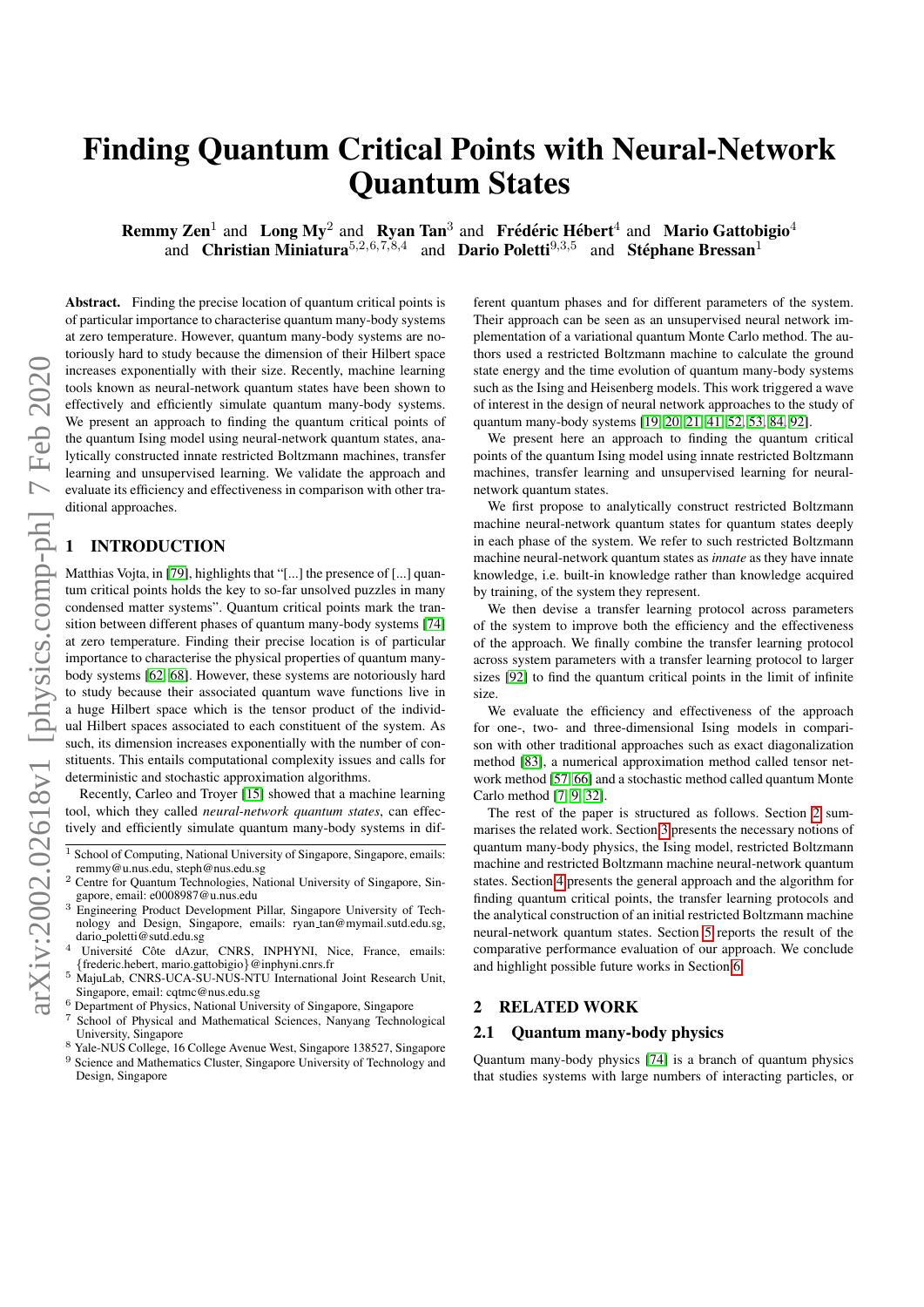bodies. Some well-known quantum many-body physics models are Ising, Heisenberg and Hubbard models and their variants [\[2,](#page-11-4) [27,](#page-12-9) [30\]](#page-12-10). We focus on the quantum Ising model, which has been studied extensively in the literature [\[10,](#page-11-5) [70,](#page-13-6) [86\]](#page-13-7) as it, albeit a simple model, displays most of the qualitative features present in complex models.

More specifically we focus on finding the ground state of a system in the Ising model and the quantum critical points where the nature and the properties of the ground state change qualitatively.

Several methods have been developed to find the ground state. The most straightforward method is to diagonalize the Hamiltonian matrix that represents the problem, its eigenvalues giving the possible energies and its eigenvectors representing the corresponding states [\[83\]](#page-13-5).

Even though iterative methods [\[43,](#page-12-11) [47\]](#page-12-12) have been devised to improve the efficiency of the diagonalization method, it still does not scale well as the size of the system increases. Instead, deterministic and stochastic approximation methods have been proposed and used. Tensor network methods [\[66\]](#page-12-7) are deterministic approximation methods using variational techniques and combining the exact diagonalization with the iterative generation of an effective, low dimensional and local Hamiltonian [\[87\]](#page-13-8). Quantum Monte Carlo methods [\[32\]](#page-12-8) are, instead, stochastic.

This work belongs to the general field of quantum machine learning that addresses machine learning problems with quantum computing as well as quantum physics problems with machine learning [\[6,](#page-11-6) [13,](#page-11-7) [25\]](#page-12-13). One application is the evaluation of the properties of a quantum system at very cold temperatures [\[15\]](#page-11-0). Some other applications in this domain include quantum state tomography which reconstructs quantum states from measurements [\[77\]](#page-13-9), the estimation [\[39\]](#page-12-14) and control [\[17\]](#page-11-8) of the parameters of quantum systems, and the design of better experiments [\[4\]](#page-11-9). Machine learning algorithms, specifically neural network, have also been used to classify phases or to detect phase transitions in a supervised [\[11,](#page-11-10) [16,](#page-11-11) [61,](#page-12-15) [78\]](#page-13-10) and unsupervised [\[37,](#page-12-16) [80,](#page-13-11) [85\]](#page-13-12) manner.

#### 2.2 Neural-network quantum states

Recently, Carleo and Troyer proposed to use restricted Boltzmann machines to simulate quantum many-body systems and introduced neural-network quantum states [\[15\]](#page-11-0). Their scheme falls into the family of variational quantum Monte Carlo methods. They tested their approach on the paradigmatic Ising and Heisenberg models and demonstrated that this new method is capable of finding the lowest-energy state and of reproducing the time evolution of these interacting systems. The neural-network quantum states method has been further explored by studying quantum entanglement properties [\[26\]](#page-12-17), its connection to other methods [\[18,](#page-11-12) [31\]](#page-12-18) and its representation power [\[23,](#page-12-19) [29,](#page-12-20) [40,](#page-12-21) [50\]](#page-12-22). It has also been used to find excited states [\[19\]](#page-11-1), to study different quantum models [\[20,](#page-12-1) [21,](#page-12-2) [52\]](#page-12-4) and to aid the simulation of quantum computing [\[41\]](#page-12-3).

Several works have tried to analytically or algorithmically construct a representation of a quantum many-body system with a restricted Boltzmann machine. Most of these works focus on the architecture and topology of the network. Restricted Boltzmann machines have been constructed for the Majumdar-Ghosh and AKLT models [\[31\]](#page-12-18), for the CZX model [\[50\]](#page-12-22) and for the Heisenberg and Hubbard models (in this case combined with the pair-product method) [\[56\]](#page-12-23). In the field of quantum error correction, restricted Boltzmann machines have been proposed for the stabilizer code [\[40\]](#page-12-21) and for the toric code [\[29\]](#page-12-20). The authors of [\[14\]](#page-11-13) algorithmically and deterministically constructed a deep Boltzmann machine from the system parameters. The authors of [\[18\]](#page-11-12) algorithmically constructed a mapping between restricted Boltzmann machines and tensor networks.

# 2.3 Restricted Boltzmann machine

The original architecture of neural-network quantum states, which we adopt, leverages the unsupervised training and generative capabilities of restricted Boltzmann machines. Restricted Boltzmann machines are generative energy-based probabilistic graphical models. They were initially invented under the name Harmonium in 1986 [\[67\]](#page-12-24).

The training of restricted Boltzmann machines can be supervised or unsupervised. In the supervised case, they are usually used as feature extractors. However, they can also be used for classification and regression tasks as in [\[44,](#page-12-25) [49,](#page-12-26) [54,](#page-12-27) [55,](#page-12-28) [76\]](#page-13-13). In the unsupervised case, they have been used in a variety of domains such as face recognition [\[73\]](#page-13-14), dimensionality reduction [\[35\]](#page-12-29), unsupervised feature learning [\[22\]](#page-12-30) and image denoising [\[71\]](#page-13-15), topic modelling [\[36,](#page-12-31) [90\]](#page-13-16), acoustic modelling [\[24,](#page-12-32) [38\]](#page-12-33), collaborative filtering [\[63\]](#page-12-34), anomaly detection [\[28\]](#page-12-35), fault detection [\[48\]](#page-12-36) and credit scoring [\[76\]](#page-13-13).

One of their most interesting characteristics is that they can, not only be used as discriminative models, but also as generative models [\[8,](#page-11-14) [42,](#page-12-37) [45,](#page-12-38) [65,](#page-12-39) [69,](#page-13-17) [72,](#page-13-18) [89\]](#page-13-19). They have been applied to the generation of images [\[45,](#page-12-38) [42\]](#page-12-37), videos [\[69\]](#page-13-17), music [\[8\]](#page-11-14), speeches [\[89\]](#page-13-19) and human motions [\[72\]](#page-13-18). The authors of [\[65\]](#page-12-39) use the combination of generative and discriminative models of restricted Boltzmann machines in the medical domain to classify and generate fMRI images.

# 2.4 Transfer learning

We devise two transfer learning protocols that improve effectiveness, efficiency and scalability of restricted Boltzmann machine neuralnetwork quantum states.

Gale Martin, in [\[51\]](#page-12-40), was the first to evaluate the opportunity of directly copying neural network weights trained on a particular task to another neural network with a different task in order to improve efficiency. His approach was soon further improved by [\[59\]](#page-12-41). The notion was later formalised in [\[75\]](#page-13-20) and in [\[5\]](#page-11-15) under the name *transfer learning*.

Transfer learning has been applied to all kinds of unsupervised, supervised and reinforcement learning tasks as reported in several surveys [\[58,](#page-12-42) [82\]](#page-13-21). Transfer learning has been applied to restricted Boltzmann machines for numerous tasks such as reinforcement learning [\[3\]](#page-11-16) and classification [\[81,](#page-13-22) [93\]](#page-13-23). The authors of [\[91\]](#page-13-24) applied transfer learning to neural networks and they observed that it improves both efficiency and effectiveness.

# <span id="page-1-0"></span>3 NEURAL-NETWORK QUANTUM STATES

#### 3.1 Quantum many-body systems

A quantum many-body system [\[74\]](#page-13-1) consists of a large number of interacting particles, or bodies, evolving in a discrete or continuous D-dimensional space. A particle is, in general, characterised by its external degrees of freedom, such as its position momentum, and its internal degrees of freedom, such as its magnetic moment, also referred to as spin. In the following, we will concentrate on the spin degree of freedom and consider identical particles pinned at the nodes of a D-dimensional lattice ( $D = 1, 2, 3$ ). The size of the system is then given by the number  $N$  of particles, the number of possible spin states per particle being  $n_s$ .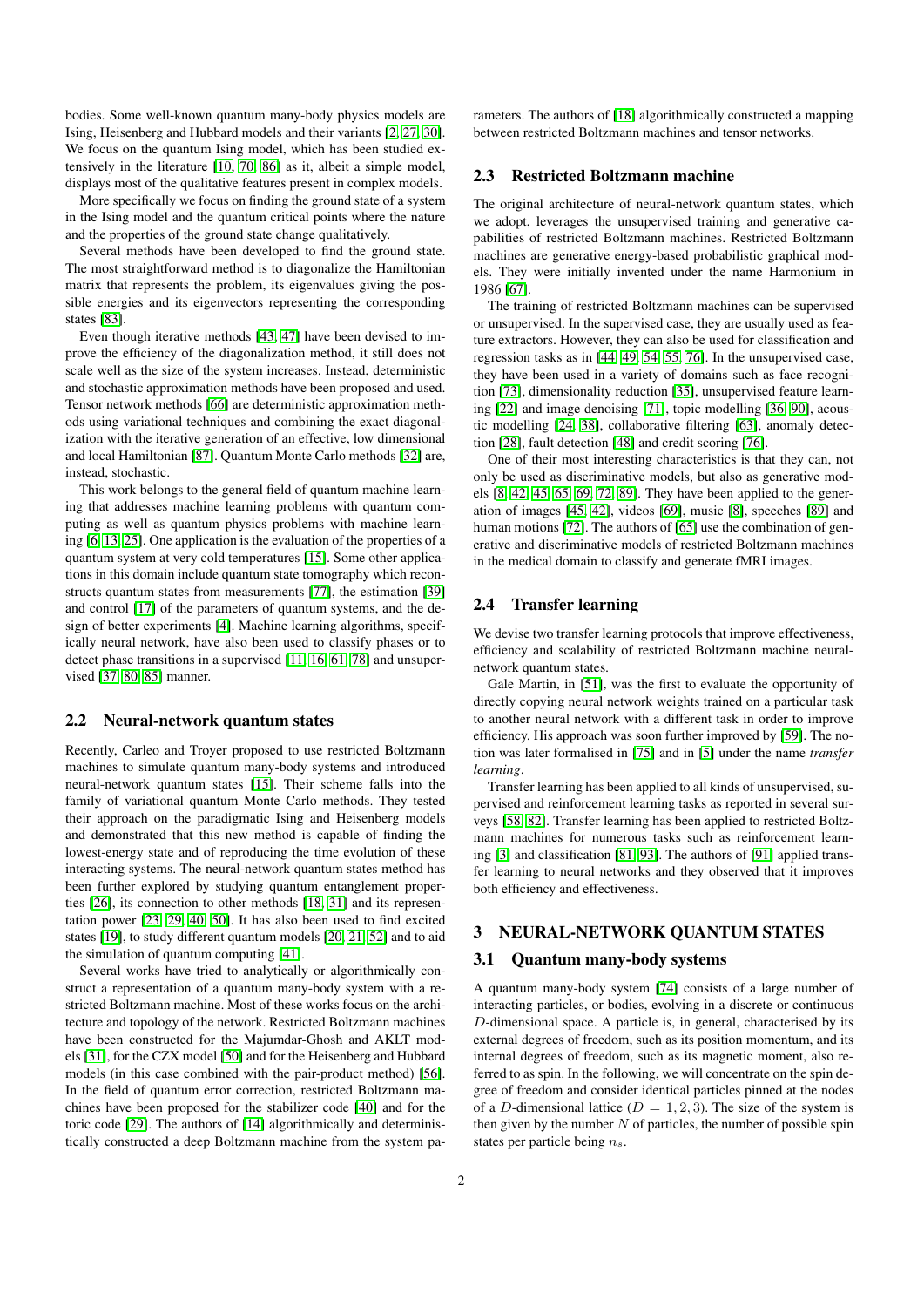A quantum many-body model defines how particles interact with each other or with external fields. Several prototypical models, such as the Ising and Heisenberg models and their variants [\[27,](#page-12-9) [30\]](#page-12-10), describe the pairwise interactions of the spins of particles in addition to the interaction with external fields. The physical properties of each model depend on the respective magnitude of all these interactions which enter as parameters in the model.

Specifying the value of the spin for each particle gives a configuration of the system. The number of configurations  $n_s^N$  is, therefore, exponential in the number of particles. We will specifically consider one-half spin in the rest of the paper, meaning that each particle can only have  $n_s = 2$  internal states.

In quantum physics, the possible physical states of a given system are described by state vectors  $|\Psi\rangle$ , called wave functions, living in the so-called state space. Formally, this state space is a complex separable Hilbert space and state vectors are simply linear combination of all the basis state vectors, denoted by  $|x\rangle$ , associated to each possible configuration  $x$ :

$$
|\Psi\rangle = \sum_{x} \Psi(x)|x\rangle \tag{1}
$$

<span id="page-2-0"></span>As easily seen from Equation [1,](#page-2-0) the dimension of the Hilbert space is given by the number of possible distinct configurations. For the interacting spin systems we consider, the dimension of the Hilbert space is then  $2^N$ . Each complex coefficient  $\Psi(x)$  in Equation [\(1\)](#page-2-0) is called a probability amplitude. Defining the normalisation constant  $Z_{\Psi} = \sum_{x} |\Psi(x)|^2$ ,  $|\Psi(x)|^2 / Z_{\Psi}$  gives the probability of the configuration x in the state  $|\Psi\rangle$ . The collection of all these probabilities defines the multinomial probability distribution of all possible configurations  $x$  of the system.

For a given grid, number of particles and external fields, the dynamics of a system is fully described by its Hamiltonian. The Hamiltonian is a Hermitian matrix of size  $n_s^N \times n_s^N$  that describes how the system evolves. Furthermore, the eigenvalues of the Hamiltonian are the possible energies of the system and the corresponding eigenvectors are the only possible states in which the system can be individually found after a measurement of its energy has been performed.

<span id="page-2-1"></span>The energy functional  $E[\Psi] = \langle \Psi | H | \Psi \rangle / Z_{\Psi}$  of a state with wave function  $|\Psi\rangle$  is given in Equation [2](#page-2-1) where  $E_{loc}$  is the local energy function of a given configuration  $x$ , as defined in Equation [3,](#page-2-2) with  $H_{x,x'} = \langle x|H|x'\rangle$  the entry of the Hamiltonian matrix for the configurations  $x$  and  $x'$ :

$$
E[\Psi] = \sum_{x} \frac{|\Psi(x)|^2}{Z_{\Psi}} E_{loc}(x)
$$
 (2)

$$
E_{loc}(x) = \sum_{x'} H_{x,x'} \frac{\Psi(x')}{\Psi(x)}
$$
 (3)

<span id="page-2-2"></span>Formally, the energy functional is the expected value of the local energy. Do note that the local energy  $E_{loc}$  of any configuration x gives the average energy value of the corresponding state  $|x\rangle$ . Based on the variational principle in quantum mechanics, the energy functional of a given state  $|\Psi\rangle$  is always larger than or equal to the lowest possible energy of the system, i.e. to the lowest eigenvalue of the Hamiltonian. It reaches this minimal value when  $|\Psi\rangle$  is precisely the corresponding eigenvector called the ground state of the system.

Being the most relevant state at low enough temperatures, the ground state has important physical implications as it can have emerging properties which could not be trivially predicted from the interactions of the particles.

A phase is a region in the space of the parameters of a model in which systems have similar physical properties. In the thermodynamic limit, each possible phase is characterised by so-called order parameters that achieve different values in each phase region. Finding the order parameters that characterise the phases of a system is an open research area which can benefit from neural networks too [\[13,](#page-11-7) [25\]](#page-12-13).

A phase transition occurs when the system crosses the boundary between two phases and the order parameters change values. When this happens, the nature and the properties of the ground state change qualitatively. The transition happens when the parameters of a model are varied. In quantum systems, in the limit of infinite system size, the transition is typically described by an abrupt change in the observable physical properties or their derivatives. In particular, the term "quantum phase transition" is used for phase transitions in the ground state alone (i.e. for a system at zero temperature). The parameters of a model that correspond to this abrupt change define the quantum critical points. For finite-size systems, the transition is not abrupt but smooth. Mathematically, this means that, for a given size of the system, we need to find the inflection point of the order parameter as a function of the parameters of the system. Since it is not possible to empirically determine the parameters that yield the quantum critical point of an infinite system, it will be necessary to extrapolate its limit value from a series of values measured or simulated from systems of increasing sizes. In the remainder of the paper, when we mention a critical point, we refer to the quantum critical point.

# 3.2 Ising Model

The Ising model describes particles pinned on the sites of a lattice carrying a binary discrete spin. Each spin is in one of two states: up (represented by  $+1$ ) or down (represented by  $-1$ ). We have two states per particles and, therefore, the number of configurations equals to  $2^N$ , for N particles. A configuration x is given by the value of the spin on each site:  $x = (x_1, x_2, \dots, x_N)$  where  $x_i = \pm 1$ .

Each particle interacts with its nearest neighbours and with an external magnetic field along the  $x$ -axis. We consider a homogeneous Ising model where the parameters are translationally invariant. The parameters of the model that characterise the interaction among the particles and the external field are denoted with  $J$  and  $h$ , respectively.

Equation [4](#page-2-3) gives the  $2^N \times 2^N$  Hamiltonian matrix of the Ising model where  $neigh(\cdot)$  is a function that returns the nearest neighbouring sites and the  $\sigma_i^{\alpha}$  are the Pauli matrices where  $\alpha = x, y, z$ and  $i$  indicates the position of the spin it acts upon. Only the relative strength between  $J$  and  $h$  matters. For instance, a realisation of the Ising model with  $h = 1$  and  $J = 1$  has the same static properties as a realisation with  $h = 2$  and  $J = 2$  except that the energy is doubled in the latter. Therefore, we refer to  $J/|h|$  as the parameter of the system in the Ising model.

$$
H = -h\sum_{i}^{n} \sigma_i^x - J \sum_{i}^{n} \sum_{j \in neigh(i)} \sigma_i^z \sigma_j^z.
$$
 (4)

<span id="page-2-3"></span>We are interested in the possible magnetic phases of the system. In the paramagnetic phase, the magnetic field  $h$  dominates over the interaction  $J$ . The ground state is oriented in the  $x$ -direction and the magnetisation in the z-direction (and all corresponding correlations) is zero. All configurations are equally probable in this state. In the ferromagnetic phase, where  $J > 0$  and dominates h, the particles interact to align parallel to each other. The configurations where spins are parallel to each other (e.g. all spin-ups and all spin-downs) are the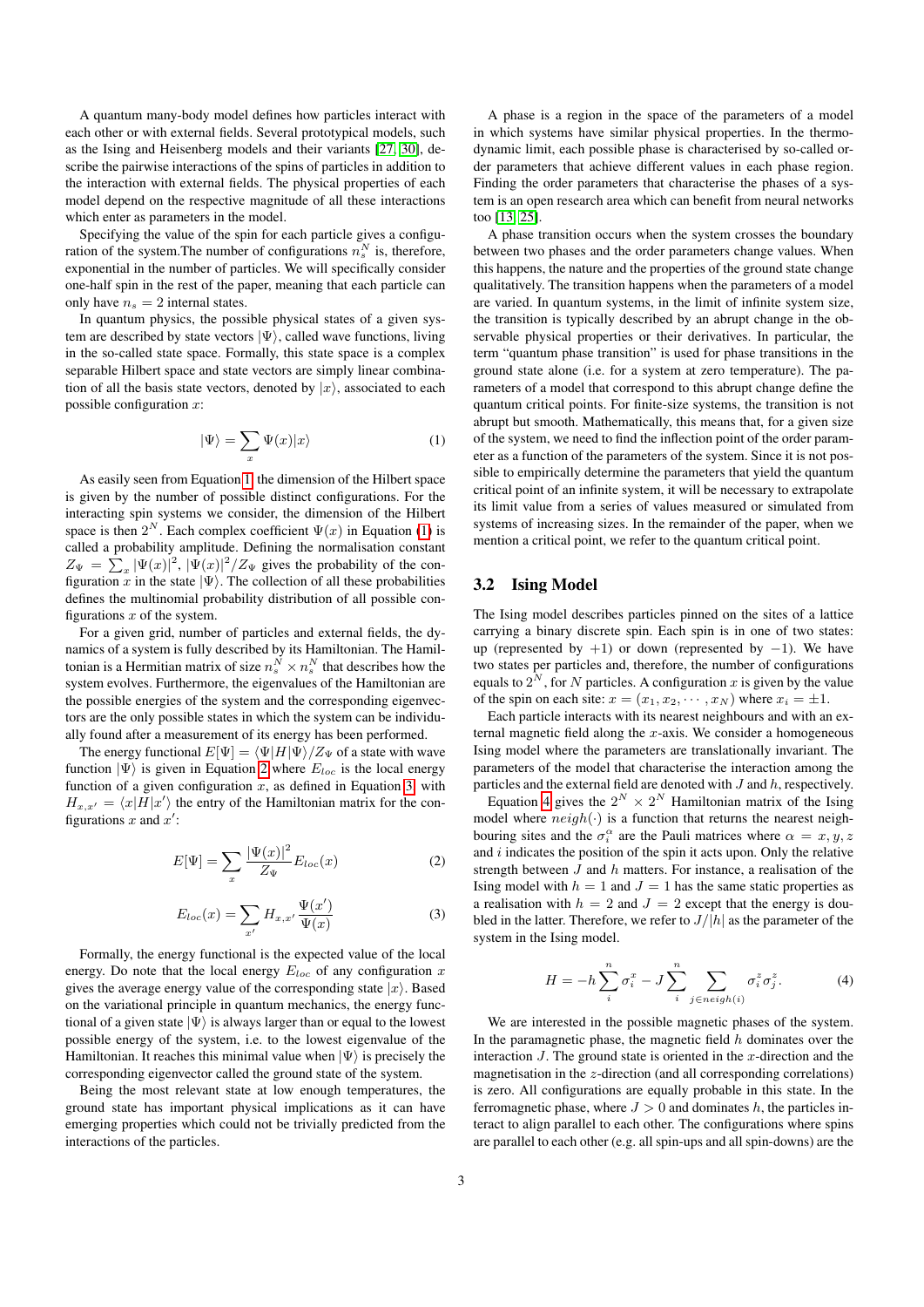most probable ones. In the antiferromagnetic phase, where  $J < 0$ , neighbouring particles interact to align anti-parallel to each other. Due to the symmetry of the Ising model, the antiferromagnetic phase is equivalent to the ferromagnetic one, up to a redefinition of the directions of the spins. In particular, the transitions from paramagnetic to ferromagnetic and antiferromagnetic phases will happen at the same absolute value of  $J/|h|$ . In the following we consider only positive values of h.

We study four order parameters that are commonly used in the literature [\[60,](#page-12-43) [64\]](#page-12-44) to find the critical points. Firstly, the squared magnetisation, denoted by  $M_F^2$  and shown in Equation [5,](#page-3-0) which shows the presence of ferromagnetism, while it is zero in the paramagnetic and antiferromagnetic phases.  $M_F^2$  becoming non zero marks the transition point between the paramagnetic and ferromagnetic phase. We refer to this order parameter as the *ferromagnetic magnetisation*  $M^2_F$  .

<span id="page-3-0"></span>
$$
M_F^2 = \frac{1}{N^2} \sum_{x \in \mathbf{x}} \frac{|\Psi(x)|^2}{Z_\Psi} \left(\sum_{i=1}^N x_i\right)^2.
$$
 (5)

Secondly, the squared magnetisation, denoted by  $M_A^2$  and shown in Equation [6,](#page-3-1) which shows the presence of antiferromagnetism, while it is zero in the paramagnetic and ferromagnetic phases.  $M_A^2$ becoming non zero marks the transition point between the paramagnetic and antiferromagnetic phases. We refer to this order parameter as the *antiferromagnetic magnetisation*  $M_A^2$ .

<span id="page-3-1"></span>
$$
M_A^2 = \frac{1}{N^2} \sum_{x \in \mathbf{x}} \frac{|\Psi(x)|^2}{Z_\Psi} \left( \sum_{i=1}^N (-1)^i x_i \right)^2.
$$
 (6)

Thirdly, the average ferromagnetic correlation between the particle at a given position  $x_i$  to any particle  $x_j$ , denoted by  $C_{F,i,d}$  and shown in Equation [7](#page-3-2) where  $d$  is a range of distances between two particles that we consider. This order parameter shows the inclination of the particles to be aligned with each other. We refer to this order parameter as the *ferromagnetic correlation*  $C_{F,i,d}$ .

<span id="page-3-2"></span>
$$
C_{F,i,d} = \frac{1}{d-1} \sum_{x \in \mathbf{x}} \frac{|\Psi(x)|^2}{Z_{\Psi}} \left( \sum_{j=i+1}^{d+i} x_i x_j \right). \tag{7}
$$

Finally, the average antiferromagnetic correlation between the particle at a given position  $x_i$  to any particle  $x_j$ , denoted by  $C_{A,i,d}$  and shown in Equation [8](#page-3-3) where  $d$  is a range of distances between two particles that we consider. We refer to this order parameter as the *antiferromagnetic correlation* CA,i,d.

<span id="page-3-3"></span>
$$
C_{A,i,d} = \frac{1}{d-1} \sum_{x \in \mathbf{x}} \frac{|\Psi(x)|^2}{Z_{\Psi}} \left( \sum_{j=i+1}^{d+i} (-1)^{j-i} x_i x_j \right). \tag{8}
$$

The terms  $(-1)^i$  and  $(-1)^{j-i}$  in Equations [6](#page-3-1) and [8,](#page-3-3) respectively, are inserted in order to add up the magnetisation of spins that are exactly antiferromagnetically correlated.

For one-dimensional systems, the correlation order parameters are computed from the particle at the first position  $(i = 1)$  to every other particle in the system ( $d = N - 1$ ). For two-dimensional systems, the correlation order parameters are computed from the first particle in the centre row (coordinate of  $i = [\lfloor \sqrt{N/2} \rfloor, 1]$ ) to the neighbourin the centre row (coordinate of  $i = \lfloor \lfloor \sqrt{N/2} \rfloor, 1$ ) to the neighbour-<br>ing particles in the same row  $(d = \sqrt{N} - 1)$ . For three-dimensional systems, the correlation order parameters are computed from the parsystems, the correlation order parameters are computed from the particle in the centre (coordinate of  $i = [\frac{3}{N} \sqrt{2} / 2], 1, \frac{3}{N} \sqrt{2}]$ ) to the neighbouring particles in the same row  $(d = \sqrt[3]{N} - 1)$ .



<span id="page-3-4"></span>Figure 1. The structure of a restricted Boltzmann machine with  $L_v$  visible nodes and  $L<sub>h</sub>$  hidden nodes. The visible layer consists of visible nodes  $x_1, \ldots, x_{L_v}$ . The hidden layer consists of hidden nodes  $h_1, \ldots, h_{L_h}$ . The connections between the visible and hidden layer are given by the weight matrix W.

For the one-dimensional Ising model, in the limit of infinite size, it is exactly known that critical points are located at  $J/|h| = \pm 1$  [\[70\]](#page-13-6). The system is antiferromagnetic when  $J/|h| < -1$ , paramagnetic when  $-1 < J/|h| < 1$  and ferromagnetic when  $J/|h| > 1$ , which results from the symmetry between ferromagnetic and antiferromagnetic phases. For the two-dimensional model, quantum Monte Carlo simulations [\[7\]](#page-11-2) showed that the three same phases are observed, in the same order, but with critical points located at  $J/|h| = \pm 0.32847$ . For the three-dimensional model, quantum Monte Carlo simulations [\[9\]](#page-11-3) showed that the critical points are located at  $J/|h| = \pm 0.1887$ .

#### 3.3 Restricted Boltzmann machine

A restricted Boltzmann machine is an energy-based generative model [\[35,](#page-12-29) [46\]](#page-12-45). As shown in Fig[.1,](#page-3-4) it consists of a visible layer  $x$  and a hidden layer  $h$ . Each one of the  $N$  visible nodes  ${x_1, x_2, \dots, x_i, \dots, x_N}$  represents the value of an input. The only design choice is the choice of the number of latent variables. It is usual to consider a multiple,  $\alpha$ , of the number of visible nodes. Therefore, the hidden layer consists of  $\alpha \times N$  hidden nodes  $\{h_1, h_2, \cdots, h_j, \cdots, h_{\alpha \times N}\}.$  The visible node  $x_i$  and the hidden nodes  $h_j$  are connected by the weight  $W_{i,j}$ . A restricted Boltzmann machine is fully described by the  $N \times (\alpha \times N)$  matrix of weights.

A restricted Boltzmann machine represents the distribution  $p$  of configurations of its input layer and hidden layer as a function of its weights as given in Equation [9,](#page-3-5) where  $Z_W$  is the normalisation constant. To get the distribution of its input layer, we marginalise h from Equation [9](#page-3-5) to get Equation [10.](#page-4-1) A gradient descent updating the weights can train a restricted Boltzmann machine to learn the probability distribution of a set of examples that minimises the loglikelihood whether it is supervised or unsupervised. The restricted Boltzmann machine is able to sample a configuration from this multinomial distribution. When trained with a set of example configurations, the restricted Boltzmann machine learns their distribution by minimising an energy function, which is the negative log-likelihood of the distribution. This is done by Gibbs sampling with stochastic gradient descent or contrastive divergence [\[34\]](#page-12-46).

<span id="page-3-5"></span>
$$
p(\mathbf{x}, \mathbf{h}) = \frac{1}{Z_W} \exp\left[-\sum_{i,j} x_i W_{i,j} h_j\right]
$$
(9)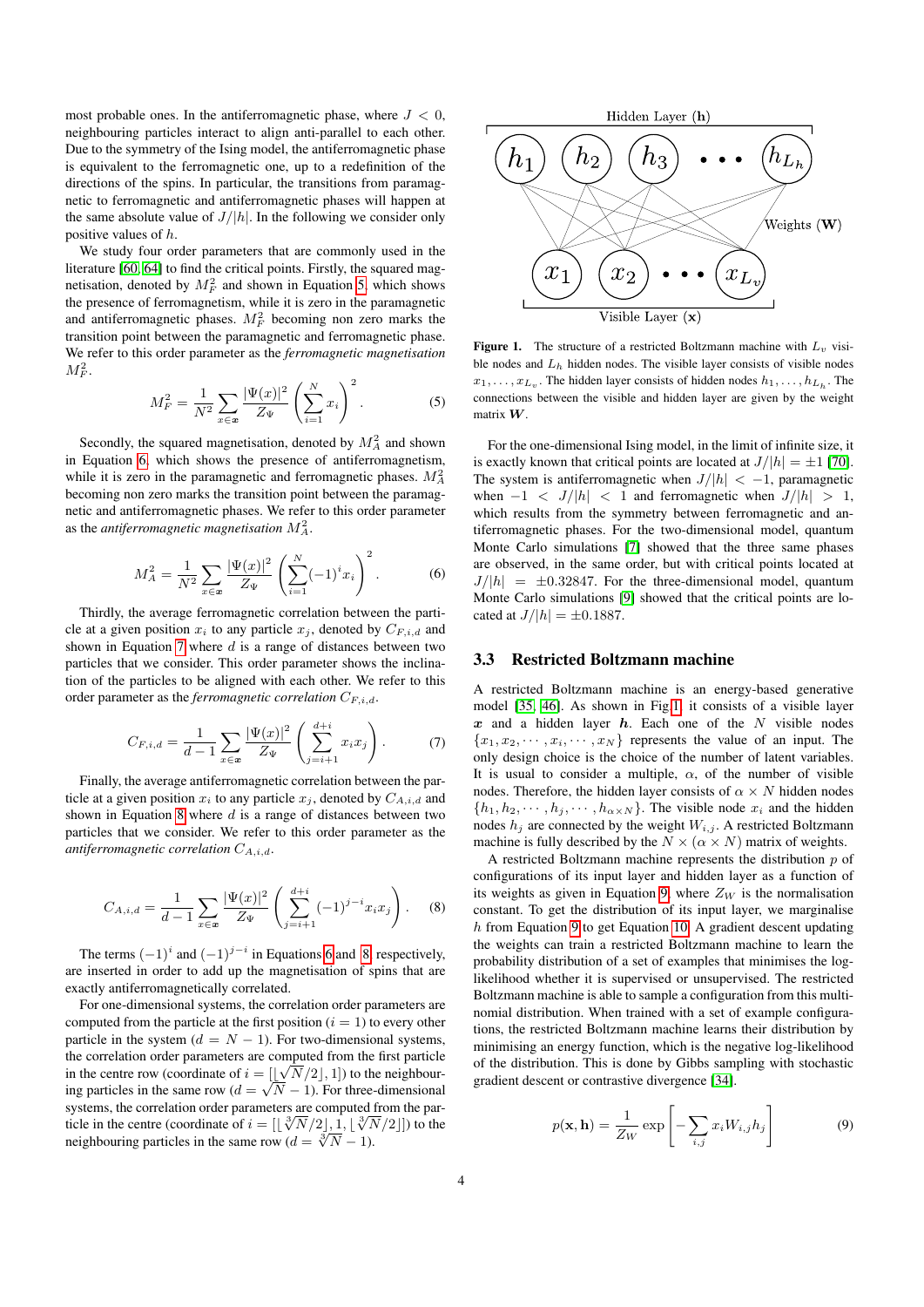$$
p(\mathbf{x}) = \frac{1}{Z_W} \prod_j 2 \cosh\left(\sum_i x_i W_{ij}\right) \tag{10}
$$

<span id="page-4-1"></span>The Gibbs sampling process is as follows. From a given initial visible configuration x, for each hidden node  $h_i$ , a value is generated by sampling from the conditional probability  $p(h_i | x)$  given in Equation [11.](#page-4-2) From this hidden configuration, for each visible node  $x_i$ , a value is generated by sampling from the  $p(x_i | h)$  given in Equation [12.](#page-4-3)

<span id="page-4-2"></span>
$$
p(h_j = 1|x) = \text{sigmoid}\left[2\left(\sum_i x_i W_{ij}\right)\right]
$$
 (11)

<span id="page-4-3"></span>
$$
p(x_i = 1|h) = \text{sigmoid}\left[2\left(\sum_j W_{ij}h_j\right)\right]
$$
 (12)

# 3.4 Restricted Boltzmann machine neural-network quantum states

A restricted Boltzmann machine neural-network quantum state is exactly a restricted Boltzmann machine where the visible node represents one of the N particles of the quantum many-body system and its value represents the value of the spin of that particle. Each node of the Restricted Boltzmann machine neural-network quantum states is a Bernoulli random variable with possible outcomes representing the values of a spin with two values, namely  $-1$  or  $+1$ .

Instead of minimising the log likelihood of the distribution of training data, as it is generally the case for unsupervised energybased machine learning models, restricted Boltzmann machine neural-network quantum states minimise the expected value of the local energy given in Equation [13.](#page-4-4)

$$
E_{loc}(x) = \sum_{x'} H_{x,x'} \sqrt{\frac{p(x')}{p(x)}}
$$
  
= 
$$
\sum_{x'} H_{x,x'} \sqrt{\prod_{j} \frac{\cosh\left(\sum_{k} x'_k W_{kj}\right)}{\cosh\left(\sum_{l} x_l W_{lj}\right)}}
$$
(13)

In restricted Boltzmann machine neural-network quantum states, in order to minimise the energy of the system, leveraging the variational principle and the zero variance property, the expected value of the local energy of the configurations is minimised. This makes the connection between the restricted Boltzmann machine neuralnetwork quantum states and the Hamiltonian of the system it is trying to simulate. Indeed, Equation [13](#page-4-4) is similar to Equation [3](#page-2-2) where the ratio of wave functions is assumed to be the same as the square root of the ratio of their norm. Here we recall that  $|\Psi(x)|^2/Z_{\Psi}$  is the probability of a configuration, and we stress here that the ground state of the Ising model can be chosen as a real and positive function, which allows us to write  $\Psi(x) = \sqrt{p(x)/Z_{\Psi}}$ .

The unsupervised training process does not need any example. It can rely on random configurations that it generates. The iterative minimisation process alternates the Gibbs sampling of configurations, the calculation of the expected value of their local energy and stochastic gradient descent until a predefined stopping criterion is met.

# <span id="page-4-0"></span>4 FINDING THE QUANTUM CRITICAL POINTS

# 4.1 Overview of the approach

The approach that we consider for finding the critical points is as follows. We simulate an initial system at a selected initial parameter  $J/|h|$ , find its ground state and calculate the order parameter corresponding to the critical point that we are looking for. We repeat the operation increasing and decreasing the parameter with an initial step size. We are looking for an inflection point in the function of the parameter of the system that gives the value of the order parameter. We recursively reduce the step size until we identify the inflection point. This first algorithm finds the inflection point of a system of a given size.

The algorithm, therefore, receives the following input: the description of the system (its dimension and its size), the initial parameter  $J/|h|$  of the system, the initial step size, the order parameter and the desired precision. The algorithm additionally stores the upper bound of the parameter of the system to look for the inflection point to make sure that the algorithm terminates if it does not find any inflection point. The algorithm terminates when the desired precision is reached or no inflection point is found.

We then repeat, as long as our computing resources reasonably allow, this algorithm for increasing sizes of the system. This is done to find the value of the critical point at the limit of infinite size of the system.

We use restricted Boltzmann machine neural-network quantum states to simulate the system and calculate the order parameters. However, the repeated training of restricted Boltzmann machine neural-network quantum states for systems under different parameters and of increasing sizes is expensive. We devise three optimisations. The first, presented in Subsection [4.2,](#page-4-5) is the analytical construction of the innate restricted Boltzmann machine neural-network quantum states for a parameter deeply in the quantum phases to avoid being accidentally trapped in a local minimum. The second, presented in Subsection [4.3,](#page-5-1) is the use of transfer learning across parameters to avoid successive cold starts. The third, presented in Subsection [4.4,](#page-5-2) is the use of transfer learning to larger sizes again to avoid successive cold starts.

# <span id="page-4-5"></span><span id="page-4-4"></span>4.2 Construction of innate restricted Boltzmann machine neural-network quantum states

From physical understanding, we can infer the form of the probability distribution  $|\Psi|^2$  of the configurations of a system if sufficiently deep in each phase, and construct an innate restricted Boltzmann machine neural-network quantum state that reproduces qualitatively the features of this distribution.

Several works have analytically or algorithmically constructed Boltzmann machine neural-network quantum state, e.g. [\[14\]](#page-11-13), for effective representations of quantum many-body systems. Here we use a standard restricted Boltzmann machine topology of the network, and instead we analytically evaluate its weights.

If  $J/|h| = 0$ , there are no interactions between spins, the system is in a deep paramagnetic phase and all the configurations are equiprobable. Putting all the weights to zero gives such distribution but forbids optimisation as all gradients are identical. Therefore, we sample the weights from a normal distribution with zero mean and a small standard deviation. This construction resembles the common initialisation method of the weights of a restricted Boltzmann machine [\[34\]](#page-12-46).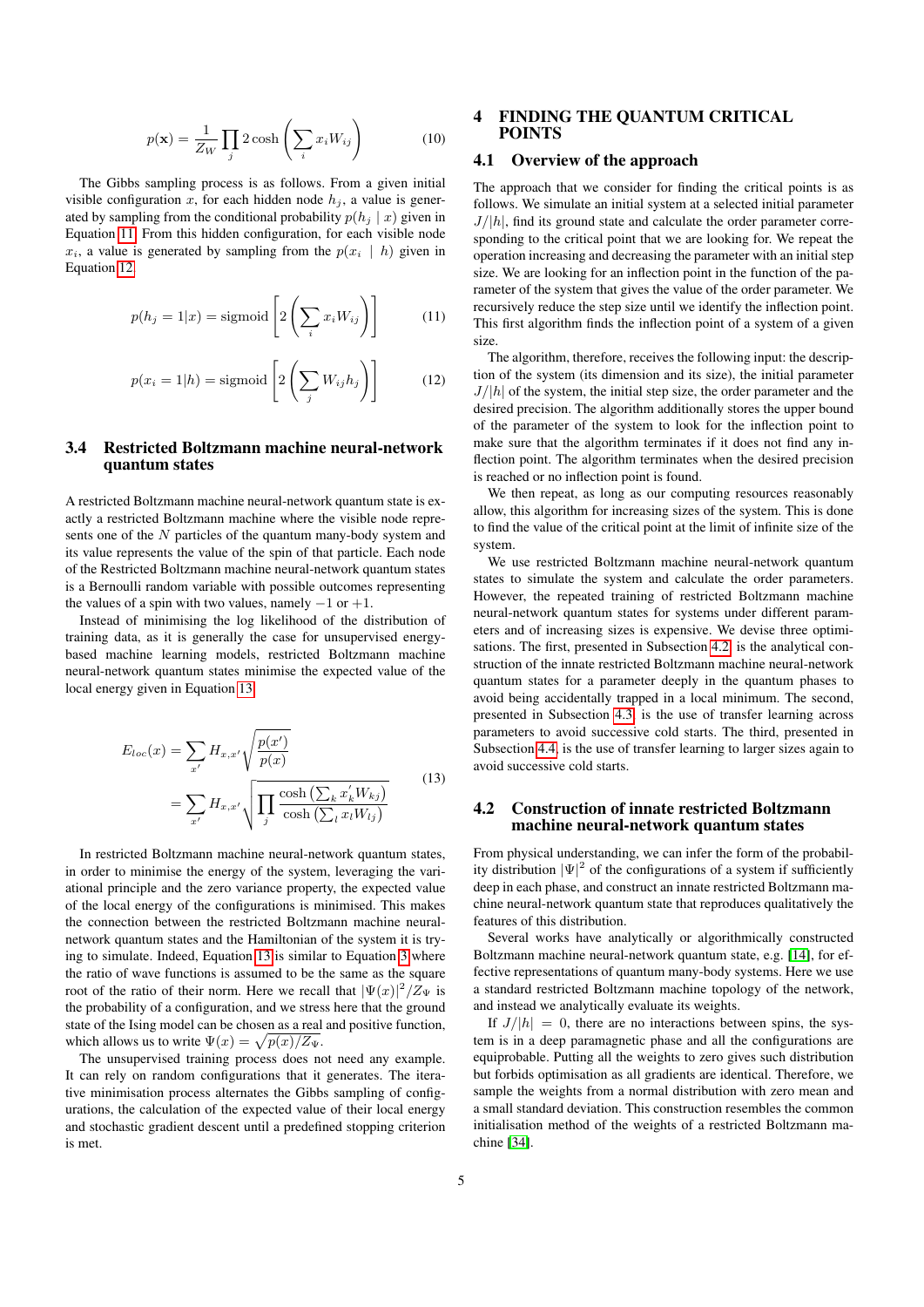If  $J/|h| \to +\infty$ , the interactions between particles are dominant and the system is in a deep ferromagnetic phase. The configurations where all spins are up or all spins are down are the most probable. We then construct the weights of the restricted Boltzmann machine neural-network quantum states to ensure that the probability is maximal for these two configurations. This is achieved by setting all of the weights of each visible node to a particular hidden node to be the same and zero for the other hidden nodes. Once again, instead of using zero weights, we sample small values of the weights from a normal distribution. A similar procedure can be used for the antiferromagnetic phase when  $J/|h| \to -\infty$  by setting all of the weights of each visible node to a particular hidden node to be the same but with different sign instead.

As mentioned earlier, in order to avoid being accidentally caught in a local minimum during the initial training of the first restricted Boltzmann machine neural-network quantum states for an arbitrary initial parameter, we choose the initial parameter to be deeply in one of the phases and construct an innate restricted Boltzmann machine neural-network quantum state. We refer to this construction as RBM-NQS-I. Additionally, we refer to the restricted Boltzmann machine neural-network quantum states starting from a cold start as RBM-NQS-CS.

#### <span id="page-5-1"></span>4.3 Transfer learning protocol among parameters

Physically, it is expected that the wave function of systems under different but nearby values of their parameters are neighbours in the Hilbert space, although this may not be true if they are separated by a phase transition. Therefore, we expect the restricted Boltzmann machine neural-network quantum states to be similar for two systems for sufficiently nearby values of the parameters.

Following the terminology in [\[91\]](#page-13-24), the base network is a trained or innate restricted Boltzmann machine neural-network quantum state for a value of the parameter of the system. The target network is a restricted Boltzmann machine neural-network quantum state for a different value of parameter with the same number of visible and hidden nodes. We can thus directly transfer the weights from the base network to the target network.

After transferring the weights, we trained the target network until it converges to a new ground state. We expect that fewer iterations are needed for the target network to converge than it would take for a cold start initialised with a set of random weights.

We apply this parameter transfer protocol to define an algorithm to look for the inflection point of a system of a given size. We first construct an innate restricted Boltzmann machine neural-network quantum state using RBM-NQS-I. We then calculate the order parameter value at the ground state and we iterate with this transfer learning protocol with adaptive step sizes until we locate the inflection point. We refer to this algorithm as RBM-NQS-IT.

# <span id="page-5-2"></span>4.4 Transfer learning protocol to larger sizes

Physically, it is also expected that there is a relationship between the wave function of systems with the same parameter value but of different sizes as if they were the same system at different length scales [\[88\]](#page-13-25). We have explored such physics-inspired transfer learning protocols in [\[92\]](#page-13-4) and demonstrated their superiority over a cold start from both the effectiveness and efficiency points of view.

We want to find the critical points in the limit of infinite size. We expect the value of the parameter corresponding to the inflection

points of a system of increasing finite sizes to converge asymptotically to this limit.

In our problem, this means that we need to transfer a restricted Boltzmann machine neural-network quantum state that has been optimised for a system with a certain size to another restricted Boltzmann machine neural-network quantum states with larger size and identical parameters.

To differentiate between the two transfer learning protocols, the transfer learning protocol among phases is transferring a point within the same Hilbert space while transfer learning protocol among sizes is transferring a point across Hilbert spaces.

The base network is a restricted Boltzmann machine neuralnetwork quantum state for a given value of the parameter of the system. The target network is a restricted Boltzmann machine neuralnetwork quantum state for the same value but for a system of larger size. The protocol needs to leverage insights in the physics of the quantum many-body system and model. The details of the protocol are given in [\[92\]](#page-13-4).

We use this transfer learning protocol to a system of larger sizes to find the inflection point for a series of systems of increasing sizes. Instead of starting from the same initial parameter at each size of the system, we instead start from the parameter at the inflection point of the system of smaller size by using transfer learning protocol to larger sizes. We then find the inflection point at the larger size. Finally, we extrapolate the value of the critical point in the limit of infinite size. We refer to this algorithm as RBM-NQS-ITT.

We note that our method could fail because we are implementing the transfer learning for the "hardest" location of the parameters space, which is at the inflection point of an order parameter. Several improvements to this strategy, left for future works, could be proposed. For instance, while traversing the parameters space, we could combine the transfer learning protocol to larger sizes with the transfer learning protocol among parameters.

# <span id="page-5-0"></span>5 PERFORMANCE EVALUATION

The performance evaluation is threefold. We evaluate the performance of the RBM-NQS-I construction, RBM-NQS-IT for finding the inflection point for a system of a given size and RBM-NQS-ITT for finding the critical points at the limit of infinite size in Subsection [5.1,](#page-6-0) [5.2](#page-6-1) and [5.3,](#page-8-0) respectively. We evaluate the effectiveness, which is the accuracy of the inflection point or the critical point, and the efficiency, which is the processing time. All of the evaluations are done for systems with open boundary conditions.

The training of the restricted Boltzmann machine neural-network quantum states is done in an iterative manner. In each iteration, we take 10,000 samples to evaluate the local energy and its gradients. At the last iteration, we use these samples to calculate the order parameters. We update the weights using a stochastic gradient descent algorithm with RMSProp optimiser [\[33\]](#page-12-47) where the initial learning rate is set to 0.001. Based on our empirical experiments, we set  $\alpha = 2$  considering the efficiency and effectiveness trade-off. For RBM-NQS-CS, a random weight is sampled from a normal distribution with 0.0 mean and 0.01 standard deviation following the practical guide in [\[34\]](#page-12-46). For RBM-NQS-I, a random weight is sampled from a normal distribution with either 0.0 or 1.0 mean and 0.01 standard deviation as required by the construction. Note that the value of 1.0 whose chosen as it results in better performance after testing a range of values between 0.1 and 1.5.

The training stops after it reaches the dynamic stopping criterion used in [\[92\]](#page-13-4), i.e. when the ratio between the standard deviation and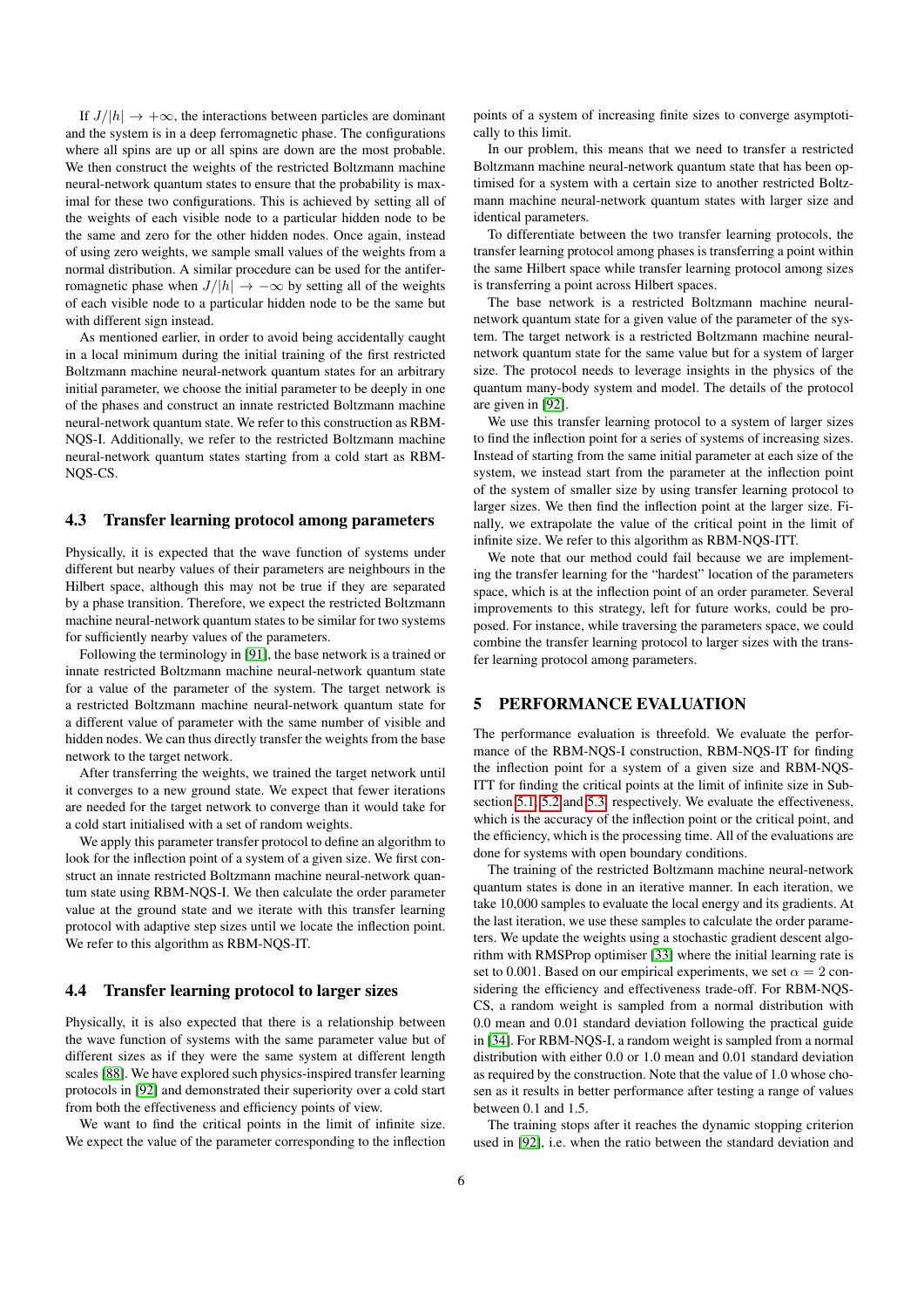the average of the local energy is less than 0.005 or after 30,000 iterations. Since there is randomisation involved in the training, the value reported in the paper is an average of 20 realisations of the same calculation.

We compare this approach with the traditional methods of exact diagonalization and tensor networks. For the exact diagonalization, we use the implicitly restarted Arnoldi method to find the eigenvalues and eigenvectors [\[47\]](#page-12-12). Our computational resources only allow us to compute exact diagonalization up to 20 particles. For the tensor network method, we use the matrix product states algorithm [\[66\]](#page-12-7) with a bond dimension up to 1000. Both of the methods run only once since there is no randomisation involved.

The existing code of RBM-NQS is implemented in C++ with support for Message Passing Interface under a library named NetKet [\[12\]](#page-11-17). We ported the code into TensorFlow library [\[1\]](#page-11-18) for a significant speedup with the graphics processing units. All of the experiments run on an NVIDIA DGX-1 server equipped with NVIDIA Tesla V100 graphics processing units with 640 tensor cores, 5120 CUDA cores, and 16GB memory.

For the algorithm to find the inflection point, we choose the initial step size as 1.0 and we divide the step size by 10 after one iteration. The algorithm stops when the precision is  $10^{-3}$ . To calculate the gradient, we use second-order accurate central differences.

#### <span id="page-6-0"></span>5.1 Evaluation of innate restricted Boltzmann machine neural-network quantum states

The performance evaluation of RBM-NQS-I deeply in each phase is twofold. First, we construct RBM-NQS-I without training and evaluate them. Second, we fine-tune the RBM-NQS-I until it reaches the stopping criterion and evaluate them. We evaluate the effectiveness and efficiency by comparing the value of the energy and the order parameters and by comparing the iterations needed for the training until it reached the stopping criterion with RBM-NQS-CS, respectively.

We choose  $J/|h| = 0.0$ ,  $J/|h| = 3.0$  and  $J/|h| = -3.0$  for the cases of deep paramagnetic, ferromagnetic and antiferromagnetic phases, respectively. In the ferromagnetic and antiferromagnetic case, the weights are sampled from a normal distribution with either 0.0 or 1.0 mean and 0.01 standard deviation as prescribed in Subsection [4.2.](#page-4-5) Table [1,](#page-7-0) Table [2](#page-7-1) and Table [3](#page-7-2) show the evaluation of the RBM-NQS-CS and RBM-NQS-I where the size of the system is 128 and parameter of the system  $J/|h| = 0.0$ ,  $J/|h| = 3.0$  and  $J/|h| = -3.0$ , respectively.

In the case of a deep paramagnetic phase  $(J/|h| = 0.0$  in Table [1\)](#page-7-0), we observe that both the energy and the order parameter for both the RBM-NQS-CS and RBM-NQS-I without training are very close to the result of the tensor network method. When we train the RBM-NQS-I, it stops directly because it already reaches the stopping criterion. The value of the energy and order parameter are not exactly the same as the tensor network value due to the noise introduced in the weights and from the sampling process.

In the case of a deep ferromagnetic phase  $(J/|h| = 3.0$  in Ta-ble [2\)](#page-7-1) and antiferromagnetic phase  $(J/|h| = -3.0$  in Table [3\)](#page-7-2), we observe that the results of the RBM-NQS-I are closer to the result of the tensor network method and need less iterations to converge to the stopping criterion than RBM-NQS-CS. The energy and the order parameters of the RBM-NQS-I without training is quite far from the result of the tensor network method. We hypothesise that this is because  $J/|h| = 3$  or  $J/|h| = -3$  is not deep enough in the ferromagnetic phase. To evaluate the hypothesis, we comparatively evaluate RBM-NQS-I on system with 16 particles for  $J/|h| = 3$ ,  $J/|h| = 5$ 

and  $J/|h| = 10$ . We observe that the relative error of the energy with the exact diagonalisation of RBM-NQS-I for  $J/|h| = 3$ ,  $J/|h| = 5$ and  $J/|h| = 10$  is 0.216, 0.101 and 0.047, respectively. This means that RBM-NQS-I is better when it is deeper in the corresponding phase.

For RBM-NQS-CS, we observe that the value of the order parameters are very far even though the energy is closer to the result of the tensor network method. This means that the training of RBM-NQS-CS remains in a local minimum and the restricted Boltzmann machine does not converge to the ground state.

Table [6,](#page-14-0) Table [7](#page-14-1) and Table [8](#page-14-2) in Appendix [A](#page-14-3) show the evaluation of the RBM-NQS-CS and RBM-NQS-I for two-dimensional system where the size of the system is  $4 \times 4$  and parameter of the system  $J/|h| = 0.0, J/|h| = 3.0$  and  $J/|h| = -3.0$ , respectively. Table [9,](#page-15-0) Table [10](#page-15-1) and Table [11](#page-15-2) in Appendix [B](#page-14-4) show the evaluation of the RBM-NQS-CS and RBM-NQS-I for three-dimensional system where the size of the system is 2  $\times$  2  $\times$  2 and parameter of the system  $J/|h| = 0.0$ ,  $J/|h| = 3.0$  and  $J/|h| = -3.0$ , respectively. We have chosen such system sizes so as to be able to compare the neural network quantum state results to exact diagonalization calculations.

We see similar trends for both the result of the two-dimensional and three-dimensional systems with those of the one-dimensional system.

In the case of a deep paramagnetic phase  $(J/|h| = 0.0$  in Table [6](#page-14-0) in Appendix [A](#page-14-3) and Table [9](#page-15-0) in Appendix [B](#page-14-4) ), the results of the RBM-NQS-CS and RBM-NQS-I are very close to the result of the exact diagonalization method. Therefore, no further training is needed.

In the case of a deep ferromagnetic phase  $(J/|h| = 3.0$  in Table [7](#page-14-1) in Appendix [A](#page-14-3) and Table [10](#page-15-1) in Appendix [B\)](#page-14-4) and antiferromagnetic phase  $(J/|h| = -3.0$  in Table [8](#page-14-2) in [A](#page-14-3)ppendix A and Table [11](#page-15-2) in Appendix [B\)](#page-14-4), we see that the results of RBM-NQS-I are closer to those of the exact diagonalization calculations than RBM-NQS-CS before training. We also observe that the constructed RBM-NQS-I needs less iterations to converge to the stopping criterion than RBM-NQS-CS. Therefore, in two-dimensional and three-dimensional systems, we conclude that RBM-NQS-I is more effective than RBM-NQS-CS before training. However, they are equally effective after training but RBM-NQS-I is more efficient than RBM-NQS-CS.

To conclude, we showed that RBM-NQS-I on one-dimensional, two-dimensional and three-dimensional systems deep in each phase is more effective and efficient than RBM-NQS-CS. Furthermore, further training is not needed in the case of a deep paramagnetic phase (i.e.  $J/|h| = 0$ ). Therefore, from this point forward, we choose  $J/|h| = 0$  as our initial parameter in our algorithm for finding the inflection point.

# <span id="page-6-1"></span>5.2 Finding inflection point for a system of a given size

We evaluate the performance of the algorithm for finding the inflection point for a system of a given size with RBM-NQS-IT.

The performance evaluation is twofold. We first provide an analysis by plotting the values of the order parameter as a function of the parameter  $J/|h|$ . We then evaluate the inflection point for each system's size and compare the value to other traditional methods to compare its effectiveness.

First, we plot the value of the order parameters as a function of  $J/|h|$ . We use RBM-NQS-CS and RBM-NQS-IT to compute the order parameter at the ground state of each point in the space of the parameter of the system. For efficiency, we compare the time needed for all of the computation.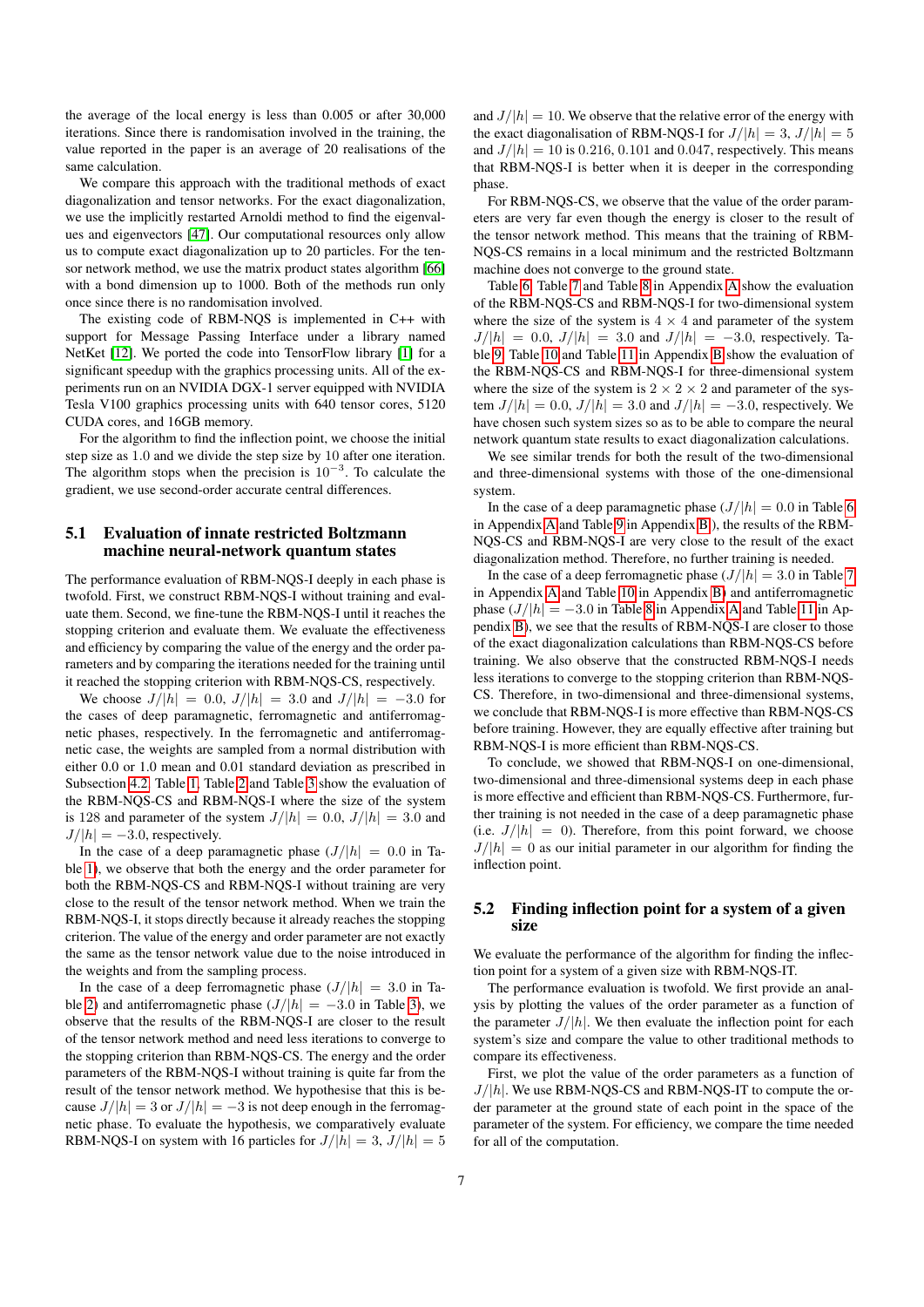<span id="page-7-0"></span>

|                   |                          | <b>Without training</b> |                     | With training       |                          |
|-------------------|--------------------------|-------------------------|---------------------|---------------------|--------------------------|
|                   | <b>RBM-NOS-CS</b>        | <b>RBM-NOS-I</b>        | <b>RBM-NOS-CS</b>   | <b>RBM-NOS-I</b>    | <b>Tensor network</b>    |
| <b>Energy</b>     | $-127.9799(0.0029)$      | $-127.9799(0.0029)$     | $-127.9799(0.0029)$ | $-127.9799(0.0029)$ | $-128.00000$             |
| $M_F^2$           | 0.0079(0.0001)           | 0.0079(0.0001)          | 0.0079(0.0001)      | 0.0079(0.0001)      | 0.00781                  |
| $M_A^2$           | 0.0078(0.0001)           | 0.0078(0.0001)          | 0.0078(0.0001)      | 0.0078(0.0001)      | 0.00781                  |
| $C_{F,i,d}$       | 0.0003(0.0007)           | 0.0003(0.0007)          | 0.0003(0.0007)      | 0.0003(0.0007)      | 0.00000                  |
| $C_{A,i,d}$       | $-0.0003(0.0007)$        | $-0.0003(0.0007)$       | $-0.0003(0.0007)$   | $-0.0003(0.0007)$   | 0.00000                  |
| <b>Iterations</b> | $\overline{\phantom{0}}$ |                         | $\theta$            | 0                   | $\overline{\phantom{0}}$ |

Table 1. The performance evaluation of the RBM-NQS-CS and RBM-NQS-I for one-dimensional system in Ising model where the system size is 128 and parameter of the system  $J/|h| = 0.0$ . The reported value is average value over 20 realisations. The value inside the parentheses is the standard deviation.

Table 2. The performance evaluation of RBM-NQS-CS and RBM-NQS-I for one-dimensional system in Ising model where the system size is 128 and parameter of the system  $J/|h| = 3.0$ . The reported value is average value over 20 realisations. The value inside the parentheses is the standard deviation.

<span id="page-7-1"></span>

|                   | <b>Without training</b>  |                     | With training         | <b>Tensor network</b> |            |
|-------------------|--------------------------|---------------------|-----------------------|-----------------------|------------|
|                   | <b>RBM-NOS-CS</b>        | <b>RBM-NOS-I</b>    | <b>RBM-NOS-CS</b>     | <b>RBM-NOS-I</b>      |            |
| <b>Energy</b>     | $-127.9061(0.2577)$      | $-217.5726(0.3152)$ | $-372.2911(4.7748)$   | $-391.7046(0.0182)$   | -391.91198 |
| $M_F^2$           | 0.0078(0.0001)           | 0.2934(0.0009)      | 0.0981(0.1041)        | 0.9658(0.0005)        | 0.96980    |
| $M_A^2$           | 0.0078(0.0001)           | 0.0056(0.0001)      | 0.0006(0.0001)        | 0.0003(0.0000)        | 0.00023    |
| $C_{F,i,d}$       | $-0.0002(0.0011)$        | 0.2897(0.0059)      | 0.0360(0.2928)        | 0.9362(0.0051)        | 0.92871    |
| $C_{A,i,d}$       | 0.0001(0.0010)           | $-0.0020(0.0009)$   | $-0.0025(0.0032)$     | $-0.0072(0.0002)$     | $-0.00704$ |
| <b>Iterations</b> | $\overline{\phantom{0}}$ |                     | 1621.7250 (1271.7007) | 20.8500 (0.4770)      | -          |

Table 3. The performance evaluation of the RBM-NQS-CS and RBM-NQS-I for one-dimensional system in Ising model where the system size is 128 and parameter of the system  $J/|h| = -3.0$ . The reported value is average value over 20 realisations. The value inside the parentheses is the standard deviation.

<span id="page-7-2"></span>

|                   | <b>Without training</b> |                     | With training        | <b>Tensor network</b> |                          |
|-------------------|-------------------------|---------------------|----------------------|-----------------------|--------------------------|
|                   | <b>RBM-NOS-CS</b>       | <b>RBM-NOS-I</b>    | <b>RBM-NOS-CS</b>    | <b>RBM-NOS-I</b>      |                          |
| <b>Energy</b>     | $-128.0531(0.2487)$     | $-217.8645(0.4201)$ | $-371.8311(5.1623)$  | $-391.7077(0.0165)$   | -391.91198               |
| $M^2_F$           | 0.0078(0.0001)          | 0.0055(0.0001)      | 0.0006(0.0001)       | 0.0003(0.0000)        | 0.00023                  |
| $M_A^2$           | 0.0078(0.0001)          | 0.2939(0.0010)      | 0.1276(0.1287)       | 0.9658(0.0004)        | 0.96980                  |
| $C_{F,i,d}$       | 0.0004(0.0009)          | $-0.0018(0.0008)$   | $-0.0022(0.0031)$    | $-0.0072(0.0002)$     | $-0.00704$               |
| $C_{A,i,d}$       | 0.0003(0.0008)          | 0.2874(0.0050)      | 0.0176(0.3385)       | 0.9349(0.0058)        | 0.92871                  |
| <b>Iterations</b> |                         |                     | 1331.6000 (720.1564) | 20.8500 (0.4770)      | $\overline{\phantom{0}}$ |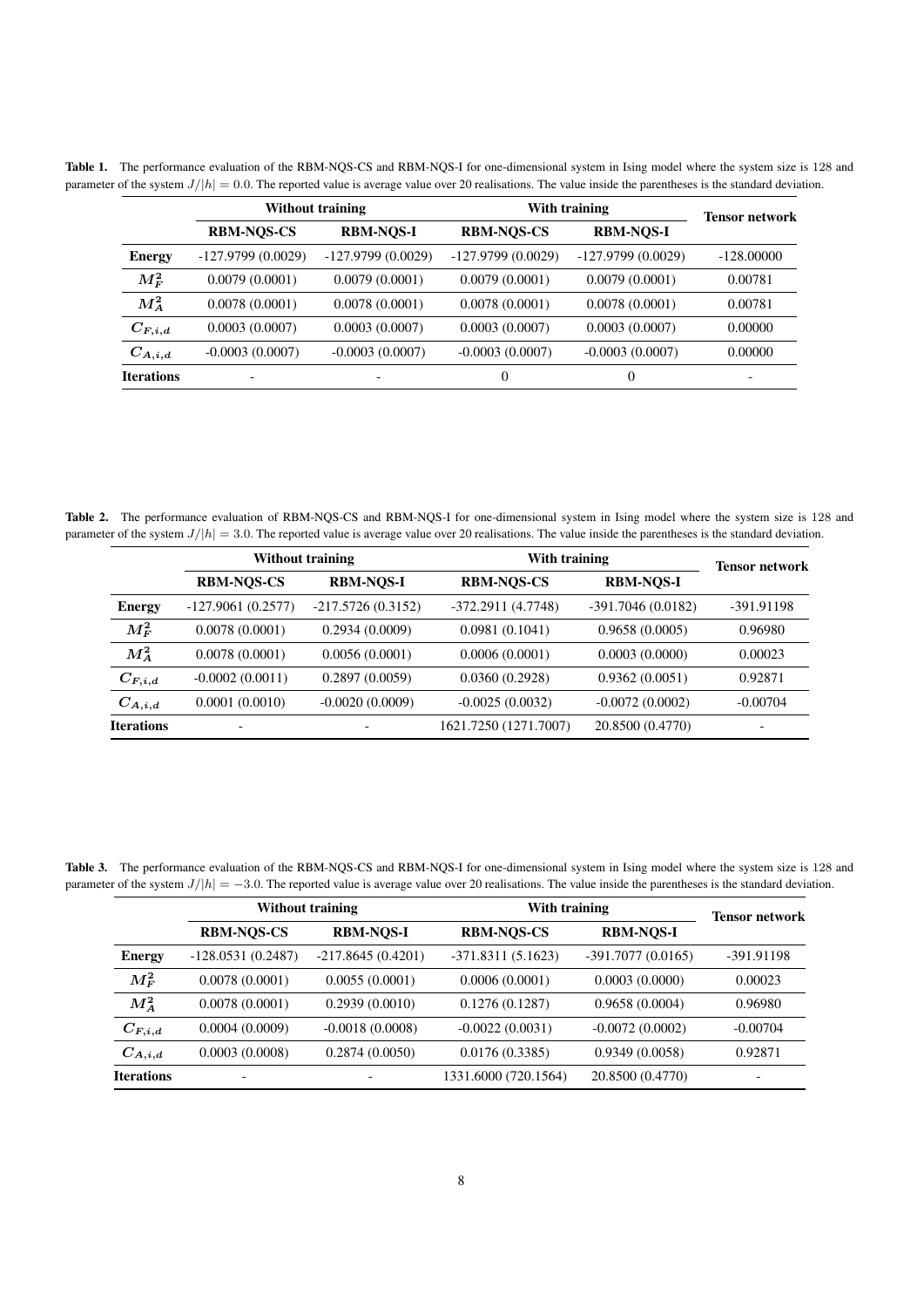For one-dimensional systems, we calculate the order parameters for  $J/|h|$  within the range  $[-2, 2]$  with 0.1 intervals and for systems with size  $N = \{8, 16, 32, 64, 128\}$ . For two-dimensional systems, we calculate the order parameters for  $J/|h|$  within the range  $[-1, 1]$ with 0.1 intervals and for systems with sizes  $N = \{2 \times 2, 4 \times 4, 8 \times$  $8, 16 \times 16$ . For three-dimensional systems, we calculate the order parameters for  $J/|h|$  within the range  $[-1, 1]$  with 0.1 intervals and for systems with sizes  $N = \{2 \times 2 \times 2, 3 \times 3 \times 3, 4 \times 4 \times 4, 5 \times 4, 6 \times 4, 6 \times 4, 6 \times 4, 6 \times 4, 6 \times 4, 6 \times 4, 6 \times 4, 6 \times 4, 6 \times 4, 6 \times 4, 6 \times 4, 6 \times 4, 6 \times 4, 6 \times 4, 6 \times 4, 6 \times 4, 6 \times 4, 6 \times 4, 6 \times 4, 6 \times 4, 6 \times 4, 6 \times 4,$  $5 \times 5, 6 \times 6 \times 6$ .

Figure [2](#page-9-0) shows the value of the order parameters for onedimensional systems with RBM-NQS-IT. In the limit of infinite size, there should be an abrupt change of the derivative at the critical point and the value of the order parameter should change from 0 to an increasing function. We observe that the change in the derivative of the order parameter is more abrupt as we increase the size of the system. Similarly, we also observe that the value of the order parameter are closer to zero in one phase and closer to a function of the distance from the critical point in the other phase as we increase the size of the system. Figure [6](#page-16-0) in Appendix [C](#page-15-3) shows the result for the tensor network method and it shows a similar trend as observed in Figure [2.](#page-9-0)

We observe that the weights of RBM-NQS-IT do not change so drastically throughout the space of the parameters of the model. We expect that this is because the order parameters that we study behave smoothly close to the transition even for the large system sizes we consider. Video animations of the weights of RBM-NQS-IT for one realisation of a system of size 32 with the ferromagnetic  $M_F^2$  and the antiferromagnetic  $M_A^2$  magnetisation order parameters and for  $J/|h|$ from  $-3$  to 3 with 0.1 intervals, are available online<sup>[10](#page-8-1)</sup>.

Figure [3](#page-9-1) shows the value of the order parameters for onedimensional systems with RBM-NQS-CS. We observe that every order parameters fails to get to the correct value before or after the inflection point for systems with size 64 and 128. This is possibly due to the network being trapped in a local minimum and more parameter tuning is needed. Therefore, RBM-NQS-IT is more effective than RBM-NQS-CS.

Figure [7](#page-16-1) and Figure [8](#page-16-2) in Appendix [D](#page-15-4) show the value of the order parameters for two-dimensional systems with RBM-NQS-IT and RBM-NQS-CS, respectively. Figure [9](#page-17-0) and Figure [10](#page-17-1) in Appendix [E](#page-16-3) show the value of the order parameters for three-dimensional systems with RBM-NQS-IT and RBM-NQS-CS, respectively. We see a similar trend as the result of the one-dimensional model. In twodimensional systems, RBM-NQS-CS remains in a local minimum for a size  $16 \times 16$ . We note that, in three dimensions, RBM-NQS-CS performs well even for a system of size  $6 \times 6 \times 6$ . This may be due to the fact that correlations are not as strong in a system with larger connectivity, i.e. each site is coupled to more sites.

It takes approximately 10 minutes to compute one realisation of a system with the size of 128 particles with RBM-NQS-IT, where by a realisation we mean the computation for  $J/|h|$  within the range [−2, 2] with values spaced by intervals of 0.1. Meanwhile, RBM-NQS-CS takes approximately 5 hours and the tensor network method that we have implemented takes approximately 60 hours. While this is not a fair comparison, we show here that the restricted Boltzmann machine neural-network quantum states leveraging graphics processing units give very good computing times. Furthermore, given the reduced number of iterations required, RBM-NQS-IT boosts the speed even further.

Next, we evaluate the inflection point for each system's size. We

evaluate the performance on one-dimensional systems from  $N = 8$ and doubling each time until  $N = 128$ . For two-dimensional systems, we start from  $N = 2 \times 2$  and doubling each time until  $N = 16 \times 16$ . For three-dimensional systems, we instead start from  $N = 2 \times 2 \times 2$  and increment the size of the system by one until  $N = 6 \times 6 \times 6$ . For three-dimensional systems, we do not use the transfer learning protocol across sizes since we do not double the size of the system.

We comparatively evaluate the effectiveness and efficiency of RBM-NQS-CS and RBM-NQS-IT. To evaluate the effectiveness, we compare the value of the inflection point at each size of the system with the tensor network method [\[66\]](#page-12-7) and exact diagonalization for one-dimensional systems. For two-dimensional and threedimensional systems, we only compare with exact diagonalization.

Table [4](#page-9-2) and Table [5](#page-9-3) show the value of the inflection point for different sizes of the system of one-dimensional, two-dimensional and three-dimensional systems with RBM-NQS-CS, RBM-NQS-IT and tensor network method with ferromagnetic magnetisation  $M_F^2$  and antiferromagnetic magnetisation  $M_A^2$  order parameter, respectively.

In Table [4](#page-9-2) and Table [5,](#page-9-3) we observe that RBM-NQS-CS performs the worst overall since the value of the inflection point is far from both the tensor network and exact diagonalization methods, especially in system of large size. It is particularly unstable in a onedimensional system with 64 and 128 particles, as shown by a very large standard deviation.

We observe that the tensor network method is closer to the exact diagonalization method for systems of small size than RBM-NQS-IT. We see that both the inflection point for RBM-NQS-IT and tensor network converge towards  $J/|h| = \pm 1$ , the exact critical point at the infinite size limit [\[70\]](#page-13-6).

In two-dimensional and three-dimensional system, both the results of RBM-NQS-CS and RBM-NQS-IT are close to the exact diagonalization method. However, RBM-NQS-IT is closer to the exact diagonalization method result than RBM-NQS-CS by a small margin. We believe that the performance of RBM-NQS-CS and RBM-NQS-IT is similar because of the small sizes considered, which were chosen so as to be able to compare to exact diagonalization results.

Table [12](#page-18-0) and Table [13](#page-18-1) in Appendix [F](#page-17-2) show the value of the inflection point for different sizes of the system of one-dimensional, two-dimensional and three-dimensional systems with RBM-NQS-CS, RBM-NQS-IT and tensor network method with ferromagnetic correlation  $C_{F,i,d}$  and antiferromagnetic correlation  $C_{A,i,d}$  order parameter, respectively. It shows similar trends as those observed for the magnetisation order parameters.

To evaluate the efficiency, we compare the time needed to detect the inflection point. It takes approximately 5 hours for one realisation to find the inflection point for innate RBM-NQS-IT for a system with a size of 128 particles. However, the absolute variance of the inflection point is relatively small, around 0.001. Therefore, in practice, one run suffices. Even though the RBM-NQS-CS takes approximately less than 1 hour, it is unstable and gives a wrong value for the inflection point. The tensor network method takes approximately 20 hours to find the inflection point.

# <span id="page-8-0"></span>5.3 Finding quantum critical points at the limit of infinite size

We evaluate the effectiveness of RBM-NQS-ITT for finding the critical points at the limit of infinite size. We use the  $(L, 2)$ −tiling protocol defined in [\[92\]](#page-13-4) for the transfer learning protocol to larger sizes by transferring the parameters at the inflection point of a smaller size

<span id="page-8-1"></span>Video for ferromagnetic magnetisation: [https://youtu.](https://youtu.be/OSKBC8Fm2r4) [be/OSKBC8Fm2r4](https://youtu.be/OSKBC8Fm2r4), video for antiferromagnetic magnetisation: <https://youtu.be/kTEzdVfVNMA>.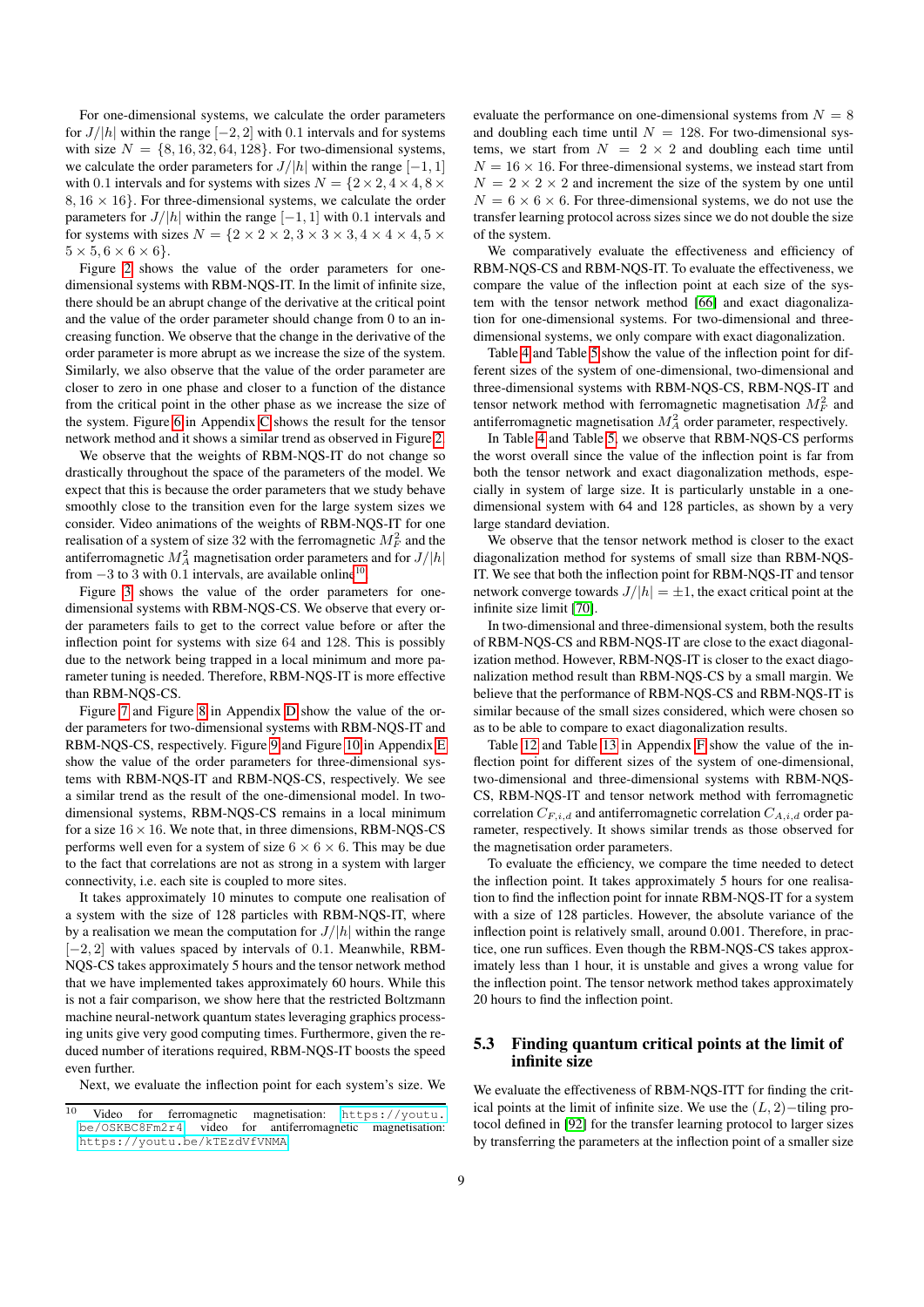

<span id="page-9-0"></span>**Figure 2.** The value of order parameters with RBM-NQS-IT for one-dimensional systems for  $J/h$  within the range  $[-2, 0]$  and  $[0, 2]$ , for antiferromagnetic and ferromagnetic order parameters respectively, with 0.1 intervals and for system with size  $N = \{8, 16, 32, 64, 128\}$ . (a), (b), (c) and (d) shows the ferromagnetic magnetisation  $M_F^2$ , ferromagnetic correlation  $C_{F,i,d}$ , antiferromagnetic magnetisation  $M_A^2$  and antiferromagnetic correlation  $C_{A,i,d}$ , respectively. The exact critical point at the limit of infinite size is at  $J/|h| = \pm 1$  [\[70\]](#page-13-6).



<span id="page-9-1"></span>Figure 3. The value of order parameters with RBM-NQS-CS for one-dimensional systems for  $J/|h|$  within the range  $[-2, 0]$  and  $[0, 2]$ , for antiferromagnetic and ferromagnetic order parameters respectively, with 0.1 intervals and for system with size  $N = \{8, 16, 32, 64, 128\}$ . (a), (b), (c) and (d) shows the ferromagnetic magnetisation  $M_F^2$ , ferromagnetic correlation  $C_{F,i,d}$ , antiferromagnetic magnetisation  $M_A^2$  and antiferromagnetic correlation  $C_{A,i,d}$ , respectively. The exact critical point at the limit of infinite size is at  $J/|h| = \pm 1$  [\[70\]](#page-13-6).

<span id="page-9-2"></span>Table 4. The value of the inflection point for one-, two- and threedimensional systems of given sizes with RBM-NQS-CS, RBM-NQS-IT, tensor network and exact diagonalization method with ferromagnetic magnetisation  $M_F^2$  order parameter. The value inside the parentheses is the standard deviation.

| System<br>size        | <b>RBM-NOS-CS</b> | <b>RBM-NOS-IT</b> | Tensor<br>network | <b>Exact</b><br>diag. |
|-----------------------|-------------------|-------------------|-------------------|-----------------------|
| 8                     | 1.114 (0.009)     | 1.105 (0.006)     | 1.11              | 1.109                 |
| 16                    | 1.007(0.008)      | 1.040(0.005)      | 1.08              | 1.090                 |
| 32                    | 1.011 (0.009)     | 1.013(0.001)      | 1.05              |                       |
| 64                    | 1.004(0.009)      | 1(0.001)          | 1.02              |                       |
| 128                   | 0.646(0.38)       | 1(0.001)          | 1.01              |                       |
| $2 \times 2$          | 0.662(0.04)       | 0.673(0.05)       |                   | 0.69                  |
| $4 \times 4$          | 0.5(0.0)          | 0.501(0.003)      |                   | 0.51                  |
| $2 \times 2 \times 2$ | 0.505(0.012)      | 0.502(0.004)      |                   | 0.527                 |

<span id="page-9-3"></span>Table 5. The value of the inflection point for one-, two- and threedimensional systems of given sizes with RBM-NQS-CS, RBM-NQS-IT, tensor network and exact diagonalization method with antiferromagnetic magnetisation  $M_A^2$  order parameter. The value inside the parentheses is the standard deviation.

| System<br>size        | <b>RBM-NOS-CS</b> | <b>RBM-NOS-IT</b> | <b>Tensor</b><br>network | <b>Exact</b><br>diag. |
|-----------------------|-------------------|-------------------|--------------------------|-----------------------|
| 8                     | $-1.072(0.05)$    | $-1.10(0.005)$    | $-1.12$                  | $-1.109$              |
| 16                    | $-1.012(0.01)$    | $-1.035(0.006)$   | $-1.08$                  | $-1.090$              |
| 32                    | $-1.011(0.01)$    | $-1.010(0.004)$   | $-1.05$                  |                       |
| 64                    | $-1.108(0.36)$    | $-1.004(0.003)$   | $-1.02$                  |                       |
| 128                   | $-0.912(0.21)$    | $-1.002(0.002)$   | $-1.01$                  | ٠                     |
| $2 \times 2$          | $-0.624(0.08)$    | $-0.656(0.05)$    |                          | $-0.69$               |
| $4 \times 4$          | $-0.5(0.0)$       | $-0.5(0.0)$       |                          | $-0.51$               |
| $2 \times 2 \times 2$ | $-0.502(0.002)$   | $-0.502(0.001)$   |                          | $-0.527$              |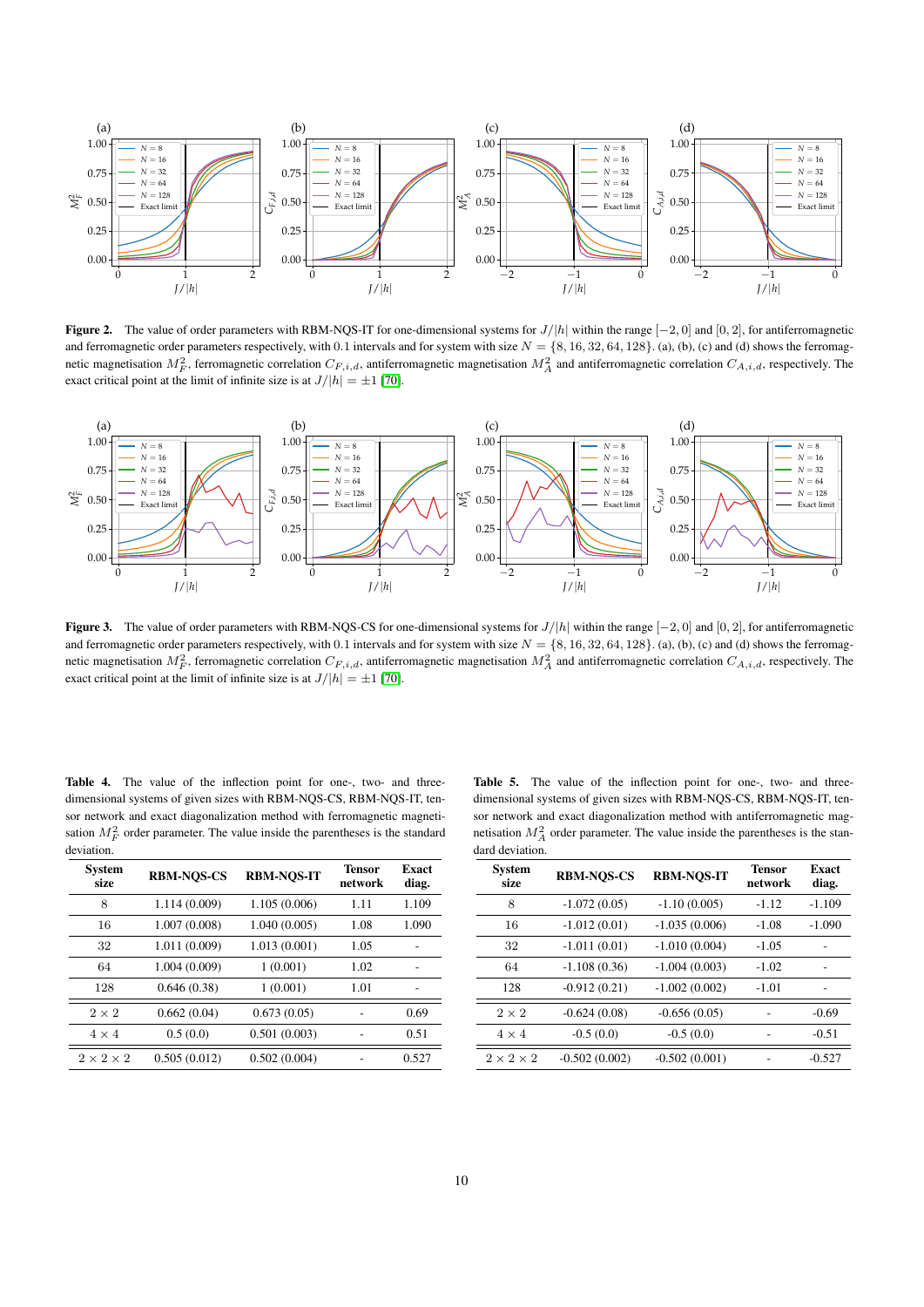system to a larger one.

The performance evaluation is twofold. We first provide an analysis by plotting the values of the order parameter as a function of the parameter  $J/|h|$ , which has been done in Subsection [5.2.](#page-6-1) We then provide an evaluation by fitting the value of the inflection point at each size of the system to show towards which value it converges in the infinite-size limit.

We observe in Figure [2](#page-9-0) that with RBM-NQS-IT, for all order parameters, the inflection point converges toward  $\pm 1.0$ , which is the exact critical point at the limit of infinite size [\[70\]](#page-13-6), as we increase the size of the system.

For two-dimensional and three-dimensional systems, we observe similar trends as those observed in one-dimensional systems. For two-dimensional systems, we observe in Figure [7](#page-16-1) and [8](#page-16-2) in Appendix [A](#page-14-3) that the inflection point for RBM-NQS-IT and RBM-NQS-CS, respectively, is converging toward the value of the critical point at the limit of infinite size  $\pm 0.32847$  obtained with a quantum Monte Carlo method [\[7\]](#page-11-2). Similarly to one-dimensional systems, even though RBM-NQS-CS may remain trapped in a local minimum close to  $\pm 0.32847$  for a system with size  $16 \times 16$ , the inflection point is still close to  $\pm 0.32847$ . For three-dimensional systems, we observe in Figure [9](#page-17-0) and [10](#page-17-1) in Appendix [B](#page-14-4) that the inflection point for RBM-NQS-IT and RBM-NQS-CS, respectively, is converging toward the value of the critical point at the limit of infinite size  $\pm 0.1887$  obtained with a quantum Monte Carlo method [\[9\]](#page-11-3).

We evaluate the value of the critical point at the limit of infinite size by extrapolating a series of inflection points at increasing system sizes as a function of the size of the system. We fit a function of the form  $f(N) = a + b N^c$  with non-linear least squares, where a, b and  $c$  are the function parameters. The constraint of the parameter is  $b > 0$  and  $c < 0$  for ferromagnetic order parameters and  $b < 0$ and  $c < 0$  for antiferromagnetic order parameters. The value of  $a$ approximates the value of the critical point at the limit of infinite size. We exclude the RBM-NQS-CS from this evaluation since we have shown in the previous sections that RBM-NQS-IT effectiveness is better.

Figure [4](#page-10-1) (a) shows the evaluation of the critical point at the limit of infinite size by fitting the inflection points as a function of the size of the system in the one-dimensional model with ferromagnetic magnetisation  $M_F^2$  order parameter. We compare the result of RBM-NQS-ITT with the tensor network method. The value of  $a$  is 0.999 and 0.923 for RBM-NQS-ITT and the tensor network method, respectively.

Figure [4](#page-10-1) (b) shows the same evaluation for systems in two dimensions. The value of a on RBM-NQS-ITT is 0.302, which is close to the value 0.32847 based on quantum Monte Carlo method [\[7\]](#page-11-2). Figure [4](#page-10-1) (c) shows the same evaluation for systems in three-dimensions. The value of  $a$  on RBM-NQS-ITT is 0.256, which is sizeably different to the value 0.1887 based on quantum Monte Carlo method [\[7\]](#page-11-2). We expect that we need systems of larger sizes for three-dimensional system to better estimate the critical point.

Figure [5](#page-11-19) shows the same evaluation using the antiferromagnetic magnetisation  $M_A^2$  order parameter. We observe similar trends as those observed in the ferromagnetic one except that the value at the limit for two-dimensional system is further than the ferromagnetic one to the quantum Monte Carlo limit. The value of a is −0.266 for the antiferromagnetic phase where the critical point at the limit of infinite size is at  $-0.32847$ .

Figure [11](#page-18-2) and [12](#page-18-3) in Appendix [G](#page-17-3) show the same evaluation using the correlation order parameters. We observe similar trends as those observed for the magnetisation order parameters. However,



<span id="page-10-1"></span>Figure 4. The evaluation of the critical point at the limit of infinite size by fitting the inflection points as a function of the size of the system in one- (a), two- (b), three- (c) dimensional models. We use the ferromagnetic magnetisation  $M_F^2$  to find the critical point. The critical point at the limit of infinite size is at  $J/|h| = 1$  [\[70\]](#page-13-6) in one-dimensional system,  $J/|h| = 0.32847$  [\[7\]](#page-11-2) in two-dimensional system and  $J/|h| = 0.1887$  [\[9\]](#page-11-3) in three-dimensional system.

using the ferromagnetic correlation  $C_{F,i,d}$  order parameter on onedimensional systems, we see that the tensor network method gives better correlations, as the extrapolated critical point is closer to the exact limit than RBM-NQS-ITT.

# <span id="page-10-0"></span>6 CONCLUSION

We have proposed an approach to finding quantum critical points with innate restricted Boltzmann machine neural-network quantum states and transfer learning protocols. We applied the proposed approach to one-, two- and three-dimensional Ising models and in the limit of infinite size.

We have empirically and comparatively shown that our proposed approach is more effective and efficient than cold start approaches, which start from a network with randomly initialised parameters. It is also more efficient than traditional approaches. Furthermore, we have shown that we can estimate the value of the quantum critical point at the infinite size limit with transfer learning protocol to larger sizes as proposed in [\[92\]](#page-13-4).

A natural extension to this work is the study of the quantum critical exponents, which describe the behaviour of the order parameters close to the phase transitions. We also would like to further explore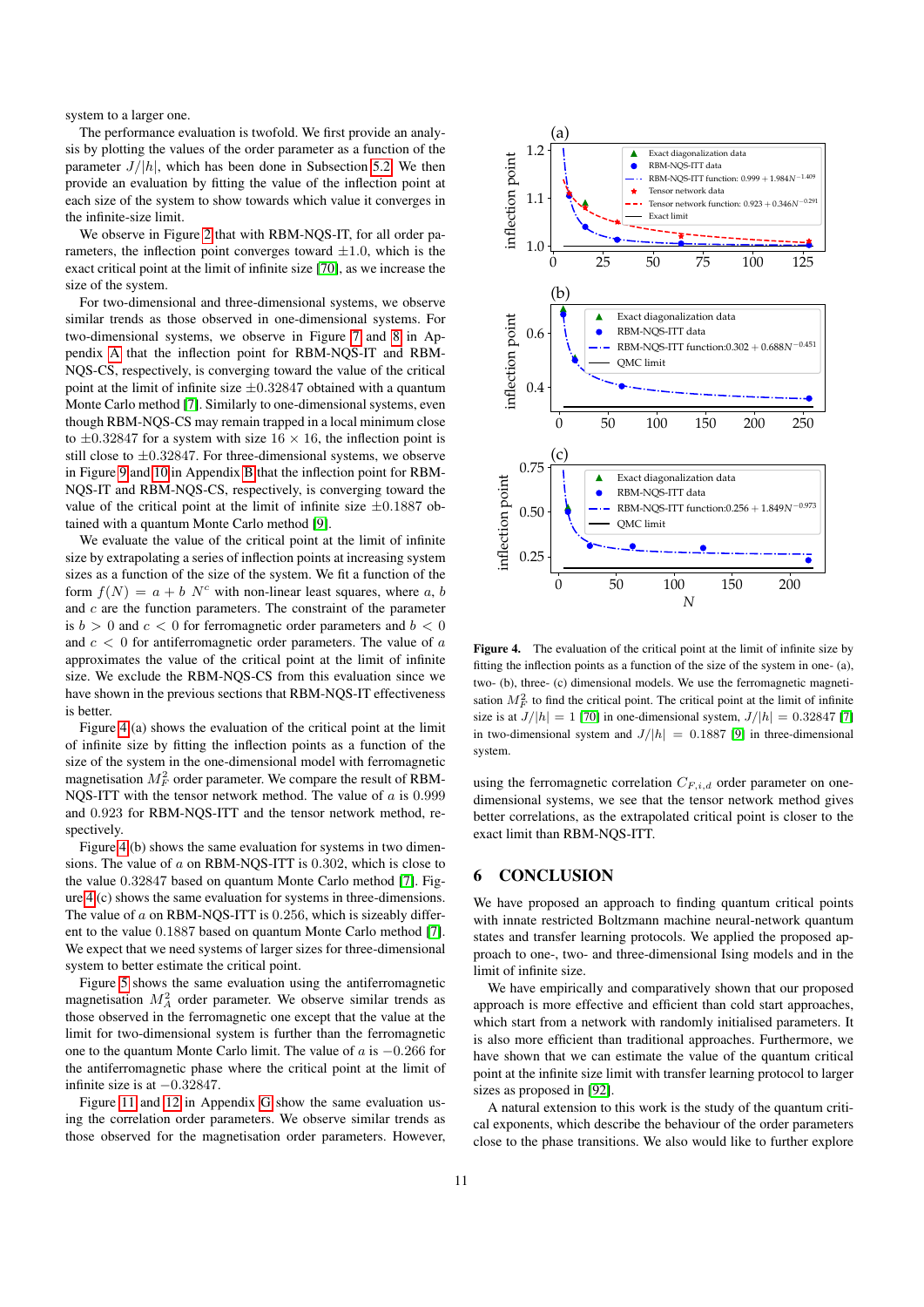

<span id="page-11-19"></span>Figure 5. The evaluation of the critical point at the limit of infinite size by fitting the inflection points as a function of the size of the system in one- (a), two- (b), three- (c) dimensional models. We use the antiferromagnetic magnetisation  $M_A^2$  to find the critical point. The critical point at the limit of infinite size is at  $J/|h| = -1$  [\[70\]](#page-13-6) in one-dimensional system,  $J/|h| =$  $-0.32847$  [\[7\]](#page-11-2) in two-dimensional system and  $J/|h| = -0.1887$  [\[9\]](#page-11-3) in threedimensional system.

the opportunities to analytically and algebraically construct neuralnetwork quantum states. Such approaches may be used to devise solutions to other problems such as characterisation of properties of different quantum many-body systems, the study of their time evolution, as well as the study of quantum few-body systems.

Mathematically, our proposed transfer learning protocols are done inside and across the Hilbert space of the wave function. Therefore, we also would like to pursue an application of the reverse where machine learning algorithms, especially energy-based generative model, are explained in terms of Hilbert space and physical systems.

# ACKNOWLEDGEMENTS

We acknowledge C. Guo and Supremacy Future Technologies for support on the matrix product states simulations. This work is partially funded by the National University of Singapore, the French Ministry of European and Foreign Affairs and the French Ministry of Higher Education, Research and Innovation under the Merlion programme, project "Deep Quantum". We acknowledge support from the Singapore Ministry of Education, Singapore Academic Research Fund Tier II (project MOE2018-T2-2-142). The experiments reported in this article are performed on the infrastructure of Singapore National Supercomputing Centre $11$  and are funded under project "Computing the Deep Quantum".

#### **REFERENCES**

- <span id="page-11-18"></span>[1] Martín Abadi, Paul Barham, Jianmin Chen, Zhifeng Chen, Andy Davis, Jeffrey Dean, Matthieu Devin, Sanjay Ghemawat, Geoffrey Irving, Michael Isard, et al., 'Tensorflow: a system for large-scale machine learning.', in *OSDI*, volume 16, pp. 265–283, (2016).
- <span id="page-11-4"></span>[2] Ian Affleck, Tom Kennedy, Elliott H Lieb, and Hal Tasaki, 'Rigorous results on valence-bond ground states in antiferromagnets', in *Condensed Matter Physics and Exactly Soluble Models*, 249–252, Springer, (2004).
- <span id="page-11-16"></span>[3] Haitham Bou Ammar, Decebal Constantin Mocanu, Matthew E Taylor, Kurt Driessens, Karl Tuyls, and Gerhard Weiss, 'Automatically mapped transfer between reinforcement learning tasks via three-way restricted boltzmann machines', in *Joint European Conference on Machine Learning and Knowledge Discovery in Databases*, pp. 449–464. Springer, (2013).
- <span id="page-11-9"></span>[4] Moritz August and Xiaotong Ni, 'Using recurrent neural networks to optimize dynamical decoupling for quantum memory', *Physical Review A*, 95(1), 012335, (2017).
- <span id="page-11-15"></span>[5] Jonathan Baxter, 'Theoretical models of learning to learn', in *Learning to learn*, 71–94, Springer, (1998).
- <span id="page-11-6"></span>[6] Jacob Biamonte, Peter Wittek, Nicola Pancotti, Patrick Rebentrost, Nathan Wiebe, and Seth Lloyd, 'Quantum machine learning', *Nature*, 549(7671), 195–202, (2017).
- <span id="page-11-2"></span>[7] Henk WJ Blöte and Youjin Deng, 'Cluster monte carlo simulation of the transverse ising model', *Physical Review E*, 66(6), 066110, (2002).
- <span id="page-11-14"></span>Nicolas Boulanger-Lewandowski, Yoshua Bengio, and Pascal Vincent, 'Modeling temporal dependencies in high-dimensional sequences: application to polyphonic music generation and transcription', in *Proceedings of the 29th International Coference on International Conference on Machine Learning*, pp. 1881–1888. Omnipress, (2012).
- <span id="page-11-3"></span>Briiissuurs Braiorr-Orrs, Michael Weyrauch, and Mykhailo V. Rakov, 'Phase diagrams of one-, two-, and three-dimensional quantum spin systems', *Quantum Information & Computation*, 16(9&10), 885–899, (2016).
- <span id="page-11-5"></span>[10] Sergey Bravyi and Matthew Hastings, 'On complexity of the quantum ising model', *Communications in Mathematical Physics*, 349(1), 1–45, (2017).
- <span id="page-11-10"></span>[11] Peter Broecker, Juan Carrasquilla, Roger G Melko, and Simon Trebst, 'Machine learning quantum phases of matter beyond the fermion sign problem', *Scientific reports*, 7(1), 8823, (2017).
- <span id="page-11-17"></span>[12] Giuseppe Carleo, Kenny Choo, Damian Hofmann, James E. T. Smith, Tom Westerhout, Fabien Alet, Emily J. Davis, Stavros Efthymiou, Ivan Glasser, Sheng-Hsuan Lin, Marta Mauri, Guglielmo Mazzola, Christian B. Mendl, Evert van Nieuwenburg, Ossian O'Reilly, Hugo Théveniaut, Giacomo Torlai, Filippo Vicentini, and Alexander Wietek, 'Netket: A machine learning toolkit for many-body quantum systems', *SoftwareX*, 100311, (2019).
- <span id="page-11-7"></span>[13] Giuseppe Carleo, Ignacio Cirac, Kyle Cranmer, Laurent Daudet, Maria Schuld, Leslie Vogt-Maranto, and Lenka Zdeborová, 'Machine learning and the physical sciences', *arXiv preprint arXiv:1903.10563*, (2019).
- <span id="page-11-13"></span>[14] Giuseppe Carleo, Yusuke Nomura, and Masatoshi Imada, 'Constructing exact representations of quantum many-body systems with deep neural networks', *arXiv preprint arXiv:1802.09558*, (2018).
- <span id="page-11-0"></span>[15] Giuseppe Carleo and Matthias Troyer, 'Solving the quantum manybody problem with artificial neural networks', *Science*, 355(6325), 602–606, (2017).
- <span id="page-11-11"></span>[16] Juan Carrasquilla and Roger G Melko, 'Machine learning phases of matter', *Nature Physics*, 13(5), 431, (2017).
- <span id="page-11-8"></span>[17] Chunlin Chen, Daoyi Dong, Han-Xiong Li, Jian Chu, and Tzyh-Jong Tarn, 'Fidelity-based probabilistic q-learning for control of quantum systems', *IEEE transactions on neural networks and learning systems*, 25(5), 920–933, (2014).
- <span id="page-11-12"></span>[18] Jing Chen, Song Cheng, Haidong Xie, Lei Wang, and Tao Xiang, 'Equivalence of restricted boltzmann machines and tensor network states', *Physical Review B*, 97(8), 085104, (2018).
- <span id="page-11-1"></span>Kenny Choo, Giuseppe Carleo, Nicolas Regnault, and Titus Neupert, 'Symmetries and many-body excitations with neural-network quantum states', *Physical review letters*, 121(16), 167204, (2018).

<span id="page-11-20"></span> $11$  <https://nscc.sg>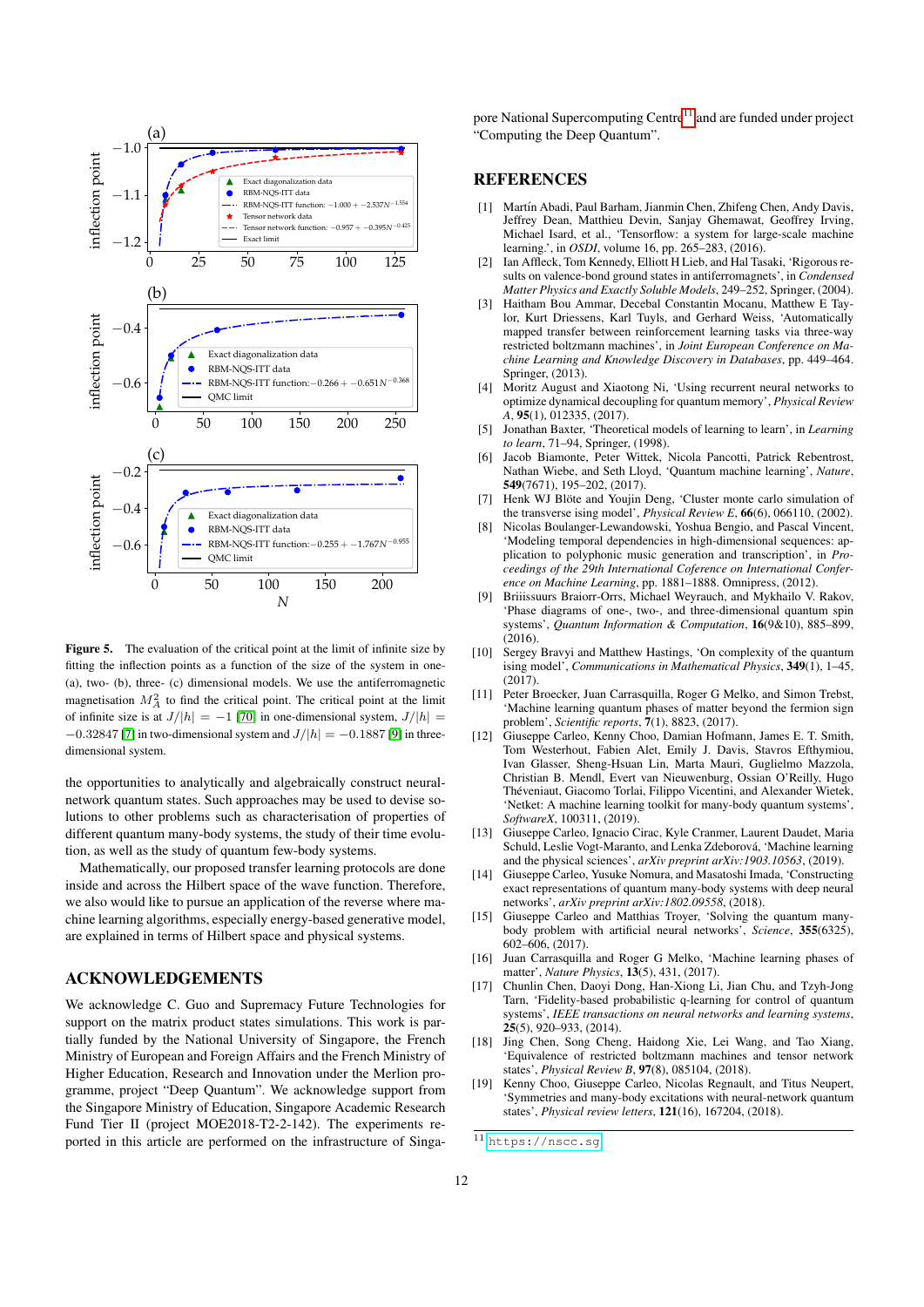- <span id="page-12-1"></span>[20] Kenny Choo, Antonio Mezzacapo, and Giuseppe Carleo, 'Fermionic neural-network states for ab-initio electronic structure', *arXiv preprint arXiv:1909.12852*, (2019).
- <span id="page-12-2"></span>[21] Kenny Choo, Titus Neupert, and Giuseppe Carleo, 'Two-dimensional frustrated j 1- j 2 model studied with neural network quantum states', *Physical Review B*, 100(12), 125124, (2019).
- <span id="page-12-30"></span>[22] Adam Coates, Andrew Ng, and Honglak Lee, 'An analysis of singlelayer networks in unsupervised feature learning', in *Proceedings of the fourteenth international conference on artificial intelligence and statistics*, pp. 215–223, (2011).
- <span id="page-12-19"></span>[23] Mario Collura, Luca Del'Anna, Timo Felser, and Simone Montangero, 'On the descriptive power of neural-networks as constrained tensor networks with exponentially large bond dimension', *arXiv preprint arXiv:1905.11351*, (2019).
- <span id="page-12-32"></span>[24] George Dahl, Marc'Aurelio Ranzato, Abdel-rahman Mohamed, and Geoffrey E Hinton, 'Phone recognition with the mean-covariance restricted boltzmann machine', in *Advances in neural information processing systems*, pp. 469–477, (2010).
- <span id="page-12-13"></span>[25] Sankar Das Sarma, Dong-Ling Deng, and Lu-Ming Duan, 'Machine learning meets quantum physics', *Physics Today*, 72(3), 48, (2019).
- <span id="page-12-17"></span>[26] Dong-Ling Deng, Xiaopeng Li, and S Das Sarma, 'Quantum entanglement in neural network states', *Physical Review X*, 7(2), 021021,  $(2017)$ .
- <span id="page-12-9"></span>[27] RJ Elliott, 'Phenomenological discussion of magnetic ordering in the heavy rare-earth metals', *Physical Review*, 124(2), 346, (1961).
- <span id="page-12-35"></span>[28] Ugo Fiore, Francesco Palmieri, Aniello Castiglione, and Alfredo De Santis, 'Network anomaly detection with the restricted boltzmann machine', *Neurocomputing*, 122, 13–23, (2013).
- <span id="page-12-20"></span>[29] Xun Gao and Lu-Ming Duan, 'Efficient representation of quantum many-body states with deep neural networks', *Nature communications*, 8(1), 662, (2017).
- <span id="page-12-10"></span>[30] HA Gersch and GC Knollman, 'Quantum cell model for bosons', *Physical Review*, 129(2), 959, (1963).
- <span id="page-12-18"></span>[31] Ivan Glasser, Nicola Pancotti, Moritz August, Ivan D Rodriguez, and J Ignacio Cirac, 'Neural-network quantum states, string-bond states, and chiral topological states', *Physical Review X*, 8(1), 011006, (2018).
- <span id="page-12-8"></span>[32] James Gubernatis, Naoki Kawashima, and Philipp Werner, *Quantum Monte Carlo Methods: Algorithms for Lattice Models*, Cambridge University Press, 2016.
- <span id="page-12-47"></span>[33] Geoffrey Hinton, Nitish Srivastava, and Kevin Swersky, 'Neural networks for machine learning lecture 6a overview of mini–batch gradient descent', (2012).
- <span id="page-12-46"></span>[34] Geoffrey E Hinton, 'A practical guide to training restricted boltzmann machines', in *Neural networks: Tricks of the trade*, 599–619, Springer, (2012).
- <span id="page-12-29"></span>[35] Geoffrey E Hinton and Ruslan R Salakhutdinov, 'Reducing the dimensionality of data with neural networks', *science*, 313(5786), 504–507, (2006).
- <span id="page-12-31"></span>[36] Geoffrey E Hinton and Ruslan R Salakhutdinov, 'Replicated softmax: an undirected topic model', in *Advances in neural information processing systems*, pp. 1607–1614, (2009).
- <span id="page-12-16"></span>[37] Wenjian Hu, Rajiv RP Singh, and Richard T Scalettar, 'Discovering phases, phase transitions, and crossovers through unsupervised machine learning: A critical examination', *Physical Review E*, 95(6), 062122, (2017).
- <span id="page-12-33"></span>[38] Navdeep Jaitly and Geoffrey Hinton, 'Learning a better representation of speech soundwaves using restricted boltzmann machines', in *2011 IEEE International Conference on Acoustics, Speech and Signal Processing (ICASSP)*, pp. 5884–5887. IEEE, (2011).
- <span id="page-12-14"></span>[39] Marcin Jarzyna and Rafał Demkowicz-Dobrzański, 'True precision limits in quantum metrology', *New Journal of Physics*, 17(1), 013010,  $(2015)$ .
- <span id="page-12-21"></span>[40] Zhih-Ahn Jia, Yuan-Hang Zhang, Yu-Chun Wu, Liang Kong, Guang-Can Guo, and Guo-Ping Guo, 'Efficient machine-learning representations of a surface code with boundaries, defects, domain walls, and twists', *Physical Review A*, 99(1), 012307, (2019).
- <span id="page-12-3"></span>[41] Biarni Jónsson, Bela Bauer, and Giuseppe Carleo, 'Neural-network states for the classical simulation of quantum computing', *arXiv preprint arXiv:1808.05232*, (2018).
- <span id="page-12-37"></span>[42] Jyri Kivinen and Christopher Williams, 'Multiple texture boltzmann machines', in *Artificial Intelligence and Statistics*, pp. 638–646, (2012).
- <span id="page-12-11"></span>[43] Cornelius Lanczos, *An iteration method for the solution of the eigenvalue problem of linear differential and integral operators*, United States Governm. Press Office Los Angeles, CA, 1950.
- <span id="page-12-25"></span>[44] Hugo Larochelle and Yoshua Bengio, 'Classification using discriminative restricted boltzmann machines', in *Proceedings of the 25th international conference on Machine learning*, pp. 536–543. ACM, (2008).
- <span id="page-12-38"></span>[45] Nicolas Le Roux, Nicolas Heess, Jamie Shotton, and John Winn, 'Learning a generative model of images by factoring appearance and shape', *Neural Computation*, 23(3), 593–650, (2011).
- <span id="page-12-45"></span>[46] Yann Lecun, Sumit Chopra, Raia Hadsell, Marc Aurelio Ranzato, and Fu Jie Huang, 'A tutorial on energy-based learning', in *Predicting structured data*, MIT Press, (2006).
- <span id="page-12-12"></span>[47] Richard B Lehoucq, Danny C Sorensen, and Chao Yang, *ARPACK users' guide: solution of large-scale eigenvalue problems with implicitly restarted Arnoldi methods*, volume 6, Siam, 1998.
- <span id="page-12-36"></span>[48] Linxia Liao, Wenjing Jin, and Radu Pavel, 'Enhanced restricted boltzmann machine with prognosability regularization for prognostics and health assessment', *IEEE Transactions on Industrial Electronics*, 63(11), 7076–7083, (2016).
- <span id="page-12-26"></span>[49] Na Lu, Tengfei Li, Xiaodong Ren, and Hongyu Miao, 'A deep learning scheme for motor imagery classification based on restricted boltzmann machines', *IEEE transactions on neural systems and rehabilitation engineering*, 25(6), 566–576, (2016).
- <span id="page-12-22"></span>[50] Sirui Lu, Xun Gao, and L-M Duan, 'Efficient representation of topologically ordered states with restricted boltzmann machines', *Physical Review B*, 99(15), 155136, (2019).
- <span id="page-12-40"></span>[51] Gale Martin, *The effects of old learning on new in hopfield and backpropagation nets*, Microelectronics and Computer Technology Corporation, 1988.
- <span id="page-12-4"></span>[52] Kristopher McBrian, Giuseppe Carleo, and Ehsan Khatami, 'Ground state phase diagram of the one-dimensional bose-hubbard model from restricted boltzmann machines', *arXiv preprint arXiv:1903.03076*, (2019).
- <span id="page-12-5"></span>[53] Roger G Melko, Giuseppe Carleo, Juan Carrasquilla, and J Ignacio Cirac, 'Restricted boltzmann machines in quantum physics', *Nature Physics*, 15(9), 887–892, (2019).
- <span id="page-12-27"></span>[54] ME Midhun, Sarath R Nair, VT Prabhakar, and S Sachin Kumar, 'Deep model for classification of hyperspectral image using restricted boltzmann machine', in *Proceedings of the 2014 international conference on interdisciplinary advances in applied computing*, p. 35. ACM, (2014).
- <span id="page-12-28"></span>[55] Tu Dinh Nguyen, Dinh Q Phung, Viet Huynh, and Trung Le, 'Supervised restricted boltzmann machines.', in *UAI*, (2017).
- <span id="page-12-23"></span>[56] Yusuke Nomura, Andrew S Darmawan, Youhei Yamaji, and Masatoshi Imada, 'Restricted boltzmann machine learning for solving strongly correlated quantum systems', *Physical Review B*, 96(20), 205152,  $(2017)$
- <span id="page-12-6"></span>[57] Román Orús, 'A practical introduction to tensor networks: Matrix product states and projected entangled pair states', *Ann. Phys.*, 349, 117– 158, (2014).
- <span id="page-12-42"></span>[58] Sinno Jialin Pan, Qiang Yang, et al., 'A survey on transfer learning', *IEEE Transactions on knowledge and data engineering*, 22(10), 1345– 1359, (2010).
- <span id="page-12-41"></span>[59] Lorien Y Pratt, 'Discriminability-based transfer between neural networks', in *Advances in neural information processing systems*, pp. 204– 211, (1993).
- <span id="page-12-43"></span>[60] V Privman, *Finite Size Scaling and Numerical Simulation of Statistical Systems*, WORLD SCIENTIFIC, 1990.
- <span id="page-12-15"></span>[61] Benno S Rem, Niklas Kaming, Matthias Tarnowski, Luca Asteria, Nick ¨ Fläschner, Christoph Becker, Klaus Sengstock, and Christof Weitenberg, 'Identifying quantum phase transitions using artificial neural networks on experimental data', *Nature Physics*, 15(9), 917–920, (2019).
- <span id="page-12-0"></span>[62] Subir Sachdev, 'Quantum phase transitions', *Handbook of Magnetism and Advanced Magnetic Materials*, (2007).
- <span id="page-12-34"></span>[63] Ruslan Salakhutdinov, Andriy Mnih, and Geoffrey Hinton, 'Restricted boltzmann machines for collaborative filtering', in *Proceedings of the 24th international conference on Machine learning*, pp. 791–798. ACM, (2007).
- <span id="page-12-44"></span>[64] Anders W Sandvik, 'Finite-size scaling of the ground-state parameters of the two-dimensional heisenberg model', *Physical Review B*, 56(18), 11678, (1997).
- <span id="page-12-39"></span>[65] Tanya Schmah, Geoffrey E Hinton, Steven L Small, Stephen Strother, and Richard S Zemel, 'Generative versus discriminative training of rbms for classification of fmri images', in *Advances in neural information processing systems*, pp. 1409–1416, (2009).
- <span id="page-12-7"></span> $[66]$  Ulrich Schollwöck, 'The density-matrix renormalization group in the age of matrix product states', *Ann. Phys.*, 326(1), 96 – 192, (2011).
- <span id="page-12-24"></span>[67] Paul Smolensky, 'Information processing in dynamical systems: Foun-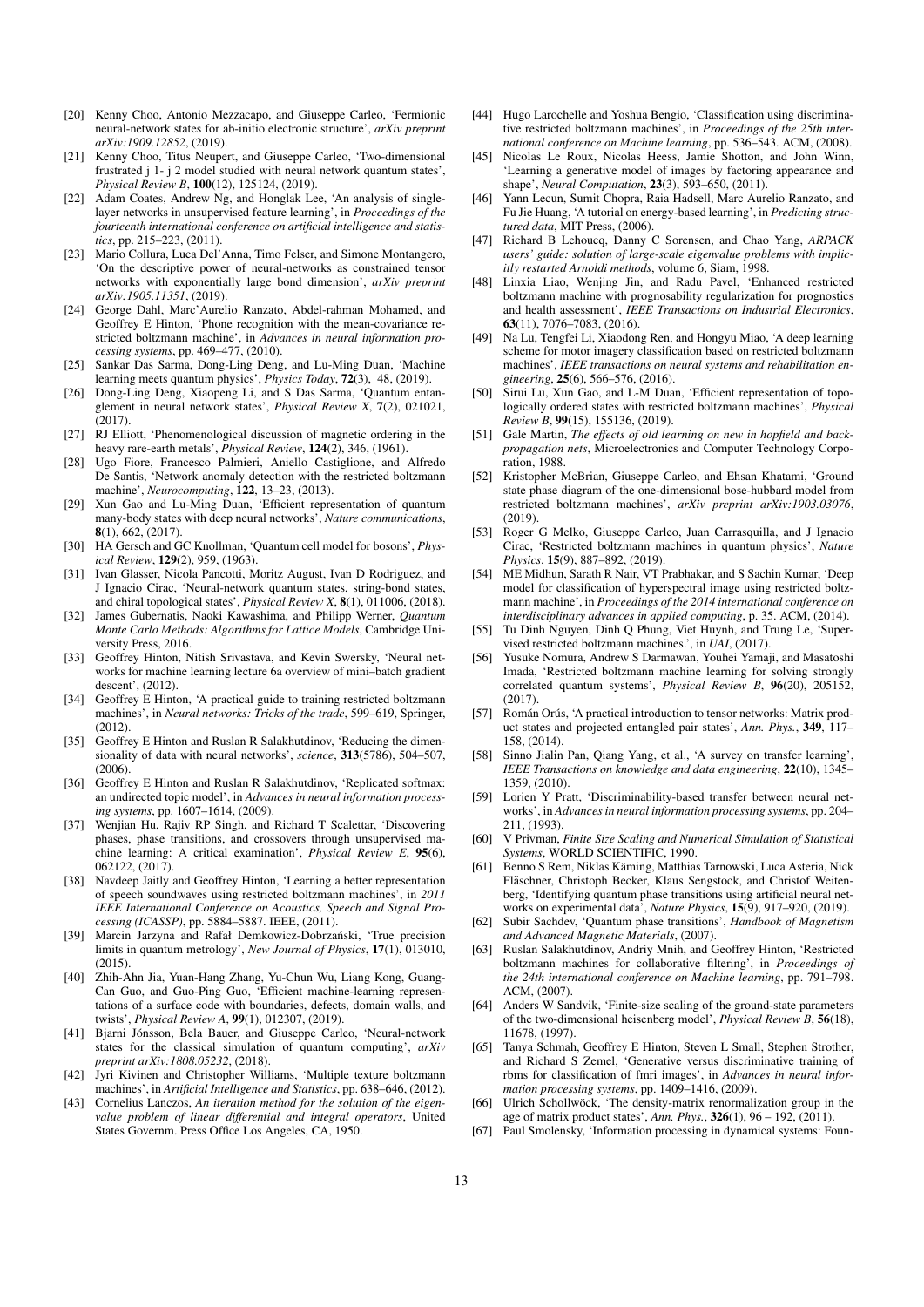dations of harmony theory', Technical report, Colorado Univ at Boulder Dept of Computer Science, (1986).

- <span id="page-13-2"></span>[68] Shivaji Lal Sondhi, SM Girvin, JP Carini, and D Shahar, 'Continuous quantum phase transitions', *Reviews of modern physics*, 69(1), 315, (1997).
- <span id="page-13-17"></span>[69] Ilya Sutskever, Geoffrey E Hinton, and Graham W Taylor, 'The recurrent temporal restricted boltzmann machine', in *Advances in neural information processing systems*, pp. 1601–1608, (2009).
- <span id="page-13-6"></span>[70] Sei Suzuki, Jun-ichi Inoue, and Bikas K Chakrabarti, *Quantum Ising phases and transitions in transverse Ising models*, volume 862, Springer, 2012.
- <span id="page-13-15"></span>[71] Yichuan Tang, Ruslan Salakhutdinov, and Geoffrey Hinton, 'Robust boltzmann machines for recognition and denoising', in *2012 IEEE Conference on Computer Vision and Pattern Recognition*, pp. 2264–2271. IEEE, (2012).
- <span id="page-13-18"></span>[72] Graham W Taylor, Geoffrey E Hinton, and Sam T Roweis, 'Modeling human motion using binary latent variables', in *Advances in neural information processing systems*, pp. 1345–1352, (2007).
- <span id="page-13-14"></span>[73] Yee Whye Teh and Geoffrey E Hinton, 'Rate-coded restricted boltzmann machines for face recognition', in *Advances in neural information processing systems*, pp. 908–914, (2001).
- <span id="page-13-1"></span>[74] David J Thouless, *The quantum mechanics of many-body systems*, Courier Corporation, 2014.
- <span id="page-13-20"></span>[75] Sebastian Thrun and Lorien Pratt, 'Learning to learn: Introduction and overview', in *Learning to learn*, 3–17, Springer, (1998).
- <span id="page-13-13"></span>[76] Jakub M Tomczak and Maciej Zieba, 'Classification restricted boltzmann machine for comprehensible credit scoring model', *Expert Systems with Applications*, 42(4), 1789–1796, (2015).
- <span id="page-13-9"></span>[77] Giacomo Torlai, Guglielmo Mazzola, Juan Carrasquilla, Matthias Troyer, Roger Melko, and Giuseppe Carleo, 'Neural-network quantum state tomography', *Nature Physics*, 14(5), 447, (2018).
- <span id="page-13-10"></span>[78] Evert PL Van Nieuwenburg, Ye-Hua Liu, and Sebastian D Huber, 'Learning phase transitions by confusion', *Nature Physics*, 13(5), 435, (2017).
- <span id="page-13-0"></span>[79] Matthias Vojta, 'Quantum phase transitions', *Reports on Progress in Physics*, 66(12), 2069, (2003).
- <span id="page-13-11"></span>[80] Lei Wang, 'Discovering phase transitions with unsupervised learning', *Physical Review B*, 94(19), 195105, (2016).
- <span id="page-13-22"></span>[81] Bin Wei and Christopher Pal, 'Heterogeneous transfer learning with rbms', in *Twenty-fifth AAAI conference on artificial intelligence*, (2011).
- <span id="page-13-21"></span>[82] Karl Weiss, Taghi M Khoshgoftaar, and DingDing Wang, 'A survey of transfer learning', *Journal of Big Data*, 3(1), 9, (2016).
- <span id="page-13-5"></span>[83] Alexander Weiße and Holger Fehske, 'Exact diagonalization techniques', in *Computational many-particle physics*, 529–544, Springer,  $(2008)$
- <span id="page-13-3"></span>[84] Tom Westerhout, Nikita Astrakhantsev, Konstantin S. Tikhonov, Mikhail Katsnelson, and Andrey A. Bagrov, 'Neural quantum states of frustrated magnets: generalization and sign structure', *arXiv preprint arXiv:1907.08186*, (2019).
- <span id="page-13-12"></span>[85] Sebastian J Wetzel, 'Unsupervised learning of phase transitions: From principal component analysis to variational autoencoders', *Physical Review E*, 96(2), 022140, (2017).
- <span id="page-13-7"></span>[86] Robert M White, Robert M White, and Bradford Bayne, *Quantum theory of magnetism*, volume 1, Springer, 1983.
- <span id="page-13-8"></span>[87] Steven R White, 'Density matrix formulation for quantum renormalization groups', *Phys. Rev. Lett.*, 69(19), 2863, (1992).
- <span id="page-13-25"></span>[88] Kenneth G Wilson, 'Problems in physics with many scales of length', *Scientific American*, 241(2), 158–179, (1979).
- <span id="page-13-19"></span>[89] Zhizheng Wu, Eng Siong Chng, and Haizhou Li, 'Conditional restricted boltzmann machine for voice conversion', in *2013 IEEE China Summit and International Conference on Signal and Information Processing*, pp. 104–108. IEEE, (2013).
- <span id="page-13-16"></span>[90] Pengtao Xie, Yuntian Deng, and Eric Xing, 'Diversifying restricted boltzmann machine for document modeling', in *Proceedings of the 21th ACM SIGKDD International Conference on Knowledge Discovery and Data Mining*, pp. 1315–1324. ACM, (2015).
- <span id="page-13-24"></span>[91] Jason Yosinski, Jeff Clune, Yoshua Bengio, and Hod Lipson, 'How transferable are features in deep neural networks?', in *Advances in neural information processing systems*, pp. 3320–3328, (2014).
- <span id="page-13-4"></span>[92] Remmy Zen, Long My, Ryan Tan, Frederic Hebert, Mario Gattobigio, Christian Miniatura, Dario Poletti, and Stephane Bressan, 'Transfer learning for scalability of neural-network quantum states', *arXiv preprint arXiv:1908.09883*, (2019).

<span id="page-13-23"></span>[93] Jian Zhang, 'Deep transfer learning via restricted boltzmann machine for document classification', in *2011 10th International Conference on Machine Learning and Applications and Workshops*, volume 1, pp. 323–326. IEEE, (2011).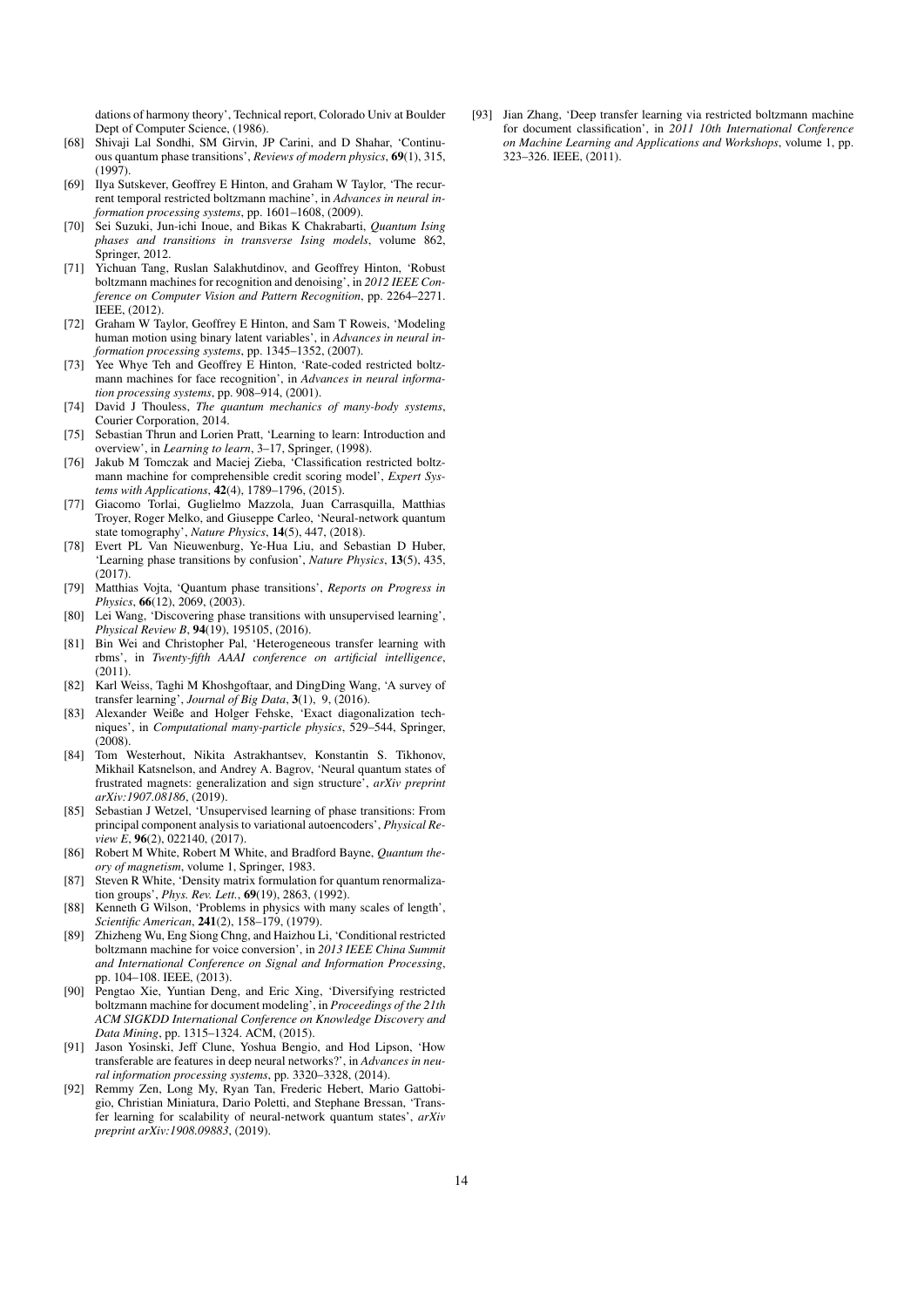# <span id="page-14-3"></span>A Evaluation of innate restricted Boltzmann machine neural-network quantum states for two-dimensional systems

Table [6,](#page-14-0) Table [7](#page-14-1) and Table [8](#page-14-2) shows the evaluation of the RBM-NQS-CS and RBM-NQS-I for two-dimensional system where the size of the system is 4  $\times$  4 and parameter of the system  $J/|h| = 0.0$ ,  $J/|h| = 3.0$  and  $J/|h| = -3.0$ , respectively.

<span id="page-14-0"></span>

|                   | <b>Without training</b>  |                    | With training      | <b>Exact</b>       |                        |
|-------------------|--------------------------|--------------------|--------------------|--------------------|------------------------|
|                   | <b>RBM-NOS-CS</b>        | <b>RBM-NOS-I</b>   | <b>RBM-NOS-CS</b>  | <b>RBM-NQS-I</b>   | <b>Diagonalization</b> |
| <b>Energy</b>     | $-16.0000(0.0001)$       | $-16.0000(0.0001)$ | $-16.0000(0.0001)$ | $-16.0000(0.0001)$ | $-16,0000$             |
| $M_F^2$           | 0.0624(0.0007)           | 0.0624(0.0007)     | 0.0624(0.0007)     | 0.0624(0.0007)     | 0.0625                 |
| $M_A^2$           | 0.0624(0.0009)           | 0.0624(0.0009)     | 0.0624(0.0009)     | 0.0624(0.0009)     | 0.0625                 |
| $C_{F,i,d}$       | 0.2503(0.0041)           | 0.2503(0.0041)     | 0.2503(0.0041)     | 0.2503(0.0041)     | 0.2500                 |
| $C_{A,i,d}$       | 0.2490(0.0037)           | 0.2490(0.0037)     | 0.2490(0.0037)     | 0.2490(0.0037)     | 0.2500                 |
| <b>Iterations</b> | $\overline{\phantom{a}}$ |                    | $\Omega$           | $\Omega$           | ۰                      |

**Table 6.** The performance evaluation of RBM-NQS-CS and RBM-NQS-I for two-dimensional system in Ising model where the system size is  $4 \times 4$  and parameter of the system  $J/|h| = 0.0$ . The reported value is average value over 20 realisations. The value inside the parentheses is the standard deviation.

**Table 7.** The performance evaluation of RBM-NQS-CS and RBM-NQS-I for two-dimensional system in Ising model where the system size is  $4 \times 4$  and parameter of the system  $J/|h| = 3.0$ . The reported value is average value over 20 realisations. The value inside the parentheses is the standard deviation.

<span id="page-14-1"></span>

|                   |                          | <b>Without training</b> | With training      |                    | Exact                    |
|-------------------|--------------------------|-------------------------|--------------------|--------------------|--------------------------|
|                   | <b>RBM-NOS-CS</b>        | <b>RBM-NOS-I</b>        | <b>RBM-NOS-CS</b>  | <b>RBM-NOS-I</b>   | <b>Diagonalization</b>   |
| <b>Energy</b>     | $-15.9808(0.1652)$       | $-52.1501(0.1441)$      | $-72.9401(0.0035)$ | $-72.9397(0.0039)$ | $-72.9455$               |
| $M^2_F$           | 0.0625(0.0008)           | 0.6064(0.0023)          | 0.9856(0.0005)     | 0.9861(0.0005)     | 0.9860                   |
| $M^2_{\rm A}$     | 0.0624(0.0007)           | 0.0263(0.0003)          | 0.0010(0.0000)     | 0.0009(0.0000)     | 0.0009                   |
| $C_{F,i,d}$       | 0.2483(0.0042)           | 0.6863(0.0056)          | 0.9924(0.0009)     | 0.9924(0.0009)     | 0.9934                   |
| $C_{A,i,d}$       | 0.2520(0.0045)           | 0.1042(0.0036)          | 0.0022(0.0004)     | 0.0024(0.0006)     | 0.0017                   |
| <b>Iterations</b> | $\overline{\phantom{0}}$ |                         | 180.4000 (4.8311)  | 126.0500 (1.7741)  | $\overline{\phantom{0}}$ |

**Table 8.** The performance evaluation of RBM-NQS-CS and RBM-NQS-I for two-dimensional system in Ising model where the system size is  $4 \times 4$  and parameter of the system  $J/|h| = -3.0$ . The reported value is average value over 20 realisations. The value inside the parentheses is the standard deviation.

<span id="page-14-2"></span>

|                   |                    | <b>Without training</b> | With training      |                    | <b>Exact</b>           |
|-------------------|--------------------|-------------------------|--------------------|--------------------|------------------------|
|                   | <b>RBM-NQS-CS</b>  | <b>RBM-NOS-I</b>        | <b>RBM-NQS-CS</b>  | <b>RBM-NOS-I</b>   | <b>Diagonalization</b> |
| <b>Energy</b>     | $-16.0528(0.1601)$ | $-52.1049(0.1821)$      | $-72.9396(0.0032)$ | $-72.9403(0.0043)$ | $-72.9455$             |
| $M^2_F$           | 0.0625(0.0007)     | 0.0263(0.0004)          | 0.0010(0.0000)     | 0.0009(0.0000)     | 0.0009                 |
| $M_A^2$           | 0.0627(0.0009)     | 0.6059(0.0026)          | 0.9857(0.0005)     | 0.9861(0.0006)     | 0.9860                 |
| $C_{F,i,d}$       | 0.2510(0.0031)     | 0.1052(0.0026)          | 0.0022(0.0004)     | 0.0022(0.0004)     | 0.0017                 |
| $C_{A,i,d}$       | 0.2492(0.0050)     | 0.6852(0.0031)          | 0.9924(0.0008)     | 0.9923(0.0009)     | 0.9934                 |
| <b>Iterations</b> |                    |                         | 179.5500 (3.6807)  | 125.1500 (1.3143)  |                        |

# <span id="page-14-4"></span>B Evaluation of innate restricted Boltzmann machine neural-network quantum states for three-dimensional systems

Table [9,](#page-15-0) Table [10](#page-15-1) and Table [11](#page-15-2) shows the evaluation of the RBM-NQS-CS and RBM-NQS-I for three-dimensional system where the size of the system is  $2 \times 2 \times 2$  and parameter of the system  $J/|h| = 0.0$ ,  $J/|h| = 3.0$  and  $J/|h| = -3.0$ , respectively.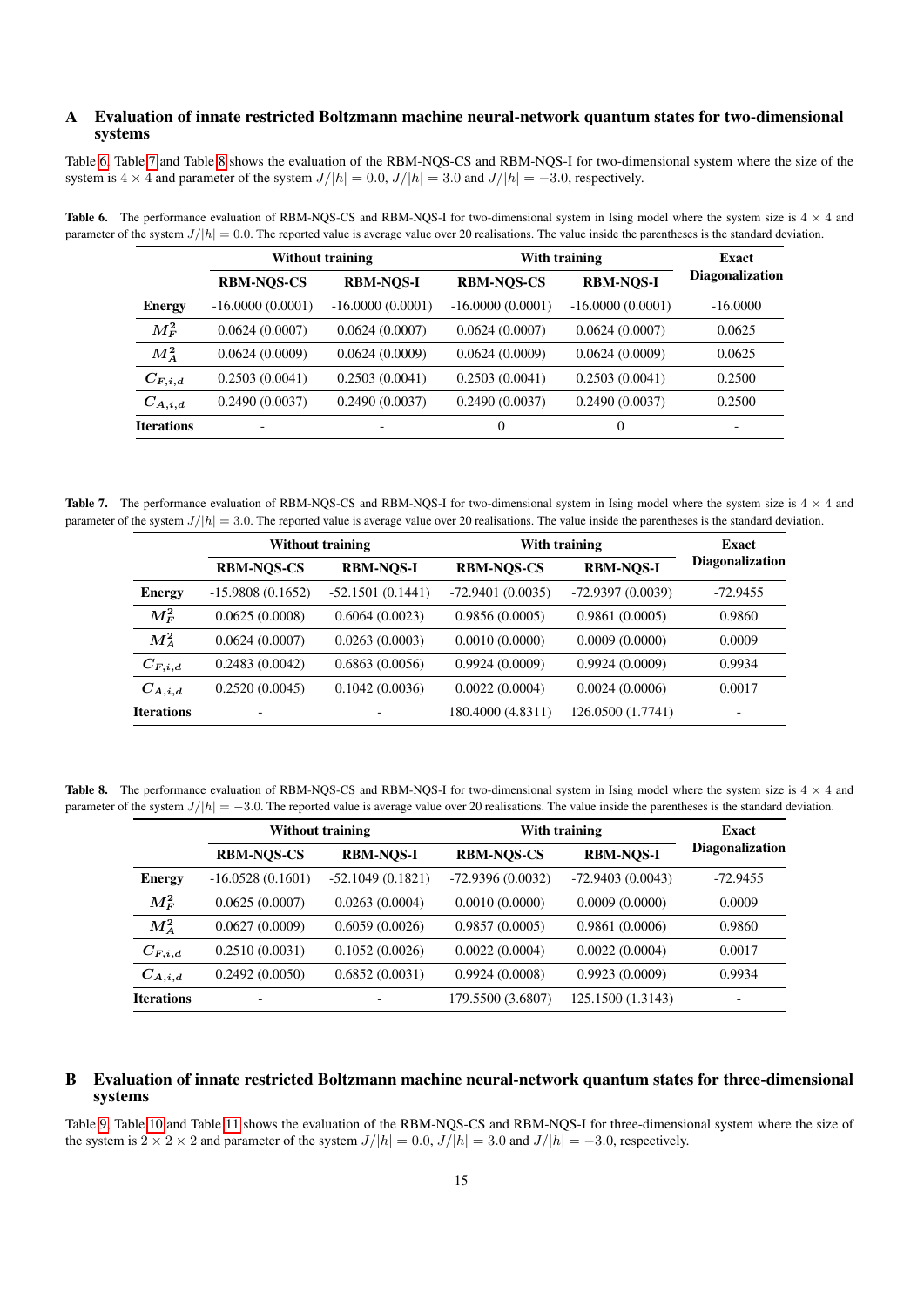**Table 9.** The performance evaluation of RBM-NQS-CS and RBM-NQS-I for three-dimensional system in Ising model where the system size is  $2 \times 2 \times 2$  and parameter of the system  $J/|h| = 0.0$ . The reported value is average value over 20 realisations. The value inside the parentheses is the standard deviation.

<span id="page-15-0"></span>

|                   | <b>Without training</b> |                   | With training     |                   |                        |  | <b>Exact</b> |
|-------------------|-------------------------|-------------------|-------------------|-------------------|------------------------|--|--------------|
|                   | <b>RBM-NOS-CS</b>       | <b>RBM-NOS-I</b>  | <b>RBM-NOS-CS</b> | <b>RBM-NOS-I</b>  | <b>Diagonalization</b> |  |              |
| <b>Energy</b>     | $-8.0000(0.0000)$       | $-8.0000(0.0000)$ | $-8.0000(0.0000)$ | $-8.0000(0.0000)$ | -8                     |  |              |
| $M^2_F$           | 0.1244(0.0022)          | 0.1244(0.0022)    | 0.1244(0.0022)    | 0.1244(0.0022)    | 0.125                  |  |              |
| $M^2_A$           | 0.1250(0.0028)          | 0.1250(0.0028)    | 0.1250(0.0028)    | 0.1250(0.0028)    | 0.125                  |  |              |
| $C_{F,i,d}$       | 0.4999(0.0059)          | 0.4999(0.0059)    | 0.4999(0.0059)    | 0.4999(0.0059)    | 0.5                    |  |              |
| $C_{A,i,d}$       | 0.5000(0.0059)          | 0.5000(0.0059)    | 0.5000(0.0059)    | 0.5000(0.0059)    | 0.5                    |  |              |
| <b>Iterations</b> |                         |                   | 0.0000(0.0000)    | 0.0000(0.0000)    |                        |  |              |

**Table 10.** The performance evaluation of RBM-NQS-CS and RBM-NQS-I for three-dimensional system in Ising model where the system size is  $2 \times 2 \times 2$ and parameter of the system  $J/|h| = 3.0$ . The reported value is average value over 20 realisations. The value inside the parentheses is the standard deviation.

<span id="page-15-1"></span>

|                   |                   | <b>Without training</b> | With training      |                    | Exact                  |  |
|-------------------|-------------------|-------------------------|--------------------|--------------------|------------------------|--|
|                   | <b>RBM-NOS-CS</b> | <b>RBM-NOS-I</b>        | <b>RBM-NQS-CS</b>  | <b>RBM-NOS-I</b>   | <b>Diagonalization</b> |  |
| <b>Energy</b>     | $-7.9931(0.1337)$ | $-32.8919(0.0726)$      | $-36.4436(0.0022)$ | $-36.4445(0.0015)$ | $-36.4451$             |  |
| $M^2_F$           | 0.1254(0.0022)    | 0.8416(0.0026)          | 0.9887(0.0007)     | 0.9884(0.0004)     | 0.9891                 |  |
| $M_A^2$           | 0.1252(0.0018)    | 0.0225(0.0004)          | 0.0016(0.0001)     | 0.0017(0.0001)     | 0.0015                 |  |
| $C_{F,i,d}$       | 0.5023(0.0056)    | 0.9094(0.0026)          | 0.9936(0.0014)     | 0.9938(0.0008)     | 0.9938                 |  |
| $C_{A,i,d}$       | 0.4977(0.0056)    | 0.0906(0.0026)          | 0.0064(0.0014)     | 0.0062(0.0008)     | 0.0062                 |  |
| <b>Iterations</b> | $\overline{a}$    |                         | 274.6000 (7.4726)  | 171.8000 (2.2716)  |                        |  |

**Table 11.** The performance evaluation of RBM-NQS-CS and RBM-NQS-I for three-dimensional system in Ising model where the system size is  $2 \times 2 \times 2$ and parameter of the system  $J/|h| = -3.0$ . The reported value is average value over 20 realisations. The value inside the parentheses is the standard deviation.

<span id="page-15-2"></span>

|                   | <b>Without training</b>  |                    | With training      | Exact              |                        |
|-------------------|--------------------------|--------------------|--------------------|--------------------|------------------------|
|                   | <b>RBM-NOS-CS</b>        | <b>RBM-NOS-I</b>   | <b>RBM-NOS-CS</b>  | <b>RBM-NOS-I</b>   | <b>Diagonalization</b> |
| <b>Energy</b>     | $-8.0406(0.0767)$        | $-32.8799(0.0948)$ | $-36.4422(0.0032)$ | $-36.4431(0.0019)$ | $-36.4451$             |
| $M_F^2$           | 0.1243(0.0013)           | 0.0227(0.0005)     | 0.0016(0.0001)     | 0.0017(0.0001)     | 0.0015                 |
| $M^2_{\rm A}$     | 0.1250(0.0013)           | 0.8412(0.0028)     | 0.9887(0.0005)     | 0.9880(0.0010)     | 0.9891                 |
| $C_{F,i,d}$       | 0.4996(0.0031)           | 0.0908(0.0040)     | 0.0061(0.0008)     | 0.0075(0.0007)     | 0.0062                 |
| $C_{A,i,d}$       | 0.5004(0.0031)           | 0.9092(0.0040)     | 0.9939(0.0008)     | 0.9925(0.0007)     | 0.9938                 |
| <b>Iterations</b> | $\overline{\phantom{0}}$ |                    | 273.5000 (5.3898)  | 171.5000 (1.9621)  |                        |

# <span id="page-15-3"></span>C Analysis of the order parameter for a system of a given size with tensor network method

Figure [6](#page-16-0) shows the value of the order parameters for a one-dimensional system with the tensor network method. We calculate the order parameters for  $J/|h|$  within the  $[-2, 0]$  and  $[0, 2]$ , for antiferromagnetic and ferromagnetic order parameters respectively, with 0.1 intervals and for systems with sizes  $N = \{8, 16, 32, 64, 128\}.$ 

# <span id="page-15-4"></span>D Analysis of the order parameter for a system of a given size for two dimensional systems

Figure [7](#page-16-1) and Figure [8](#page-16-2) shows the value of the order parameters for a two-dimensional system with RBM-NQS-IT and RBM-NQS-CS, respectively. We calculate the order parameters for  $J/|h|$  within the range  $[-1, 0]$  and  $[0, 1]$ , for antiferromagnetic and ferromagnetic order parameters respectively, with 0.1 intervals and for systems with sizes  $N = \{2 \times 2, 4 \times 4, 8 \times 8, 16 \times 16\}$ .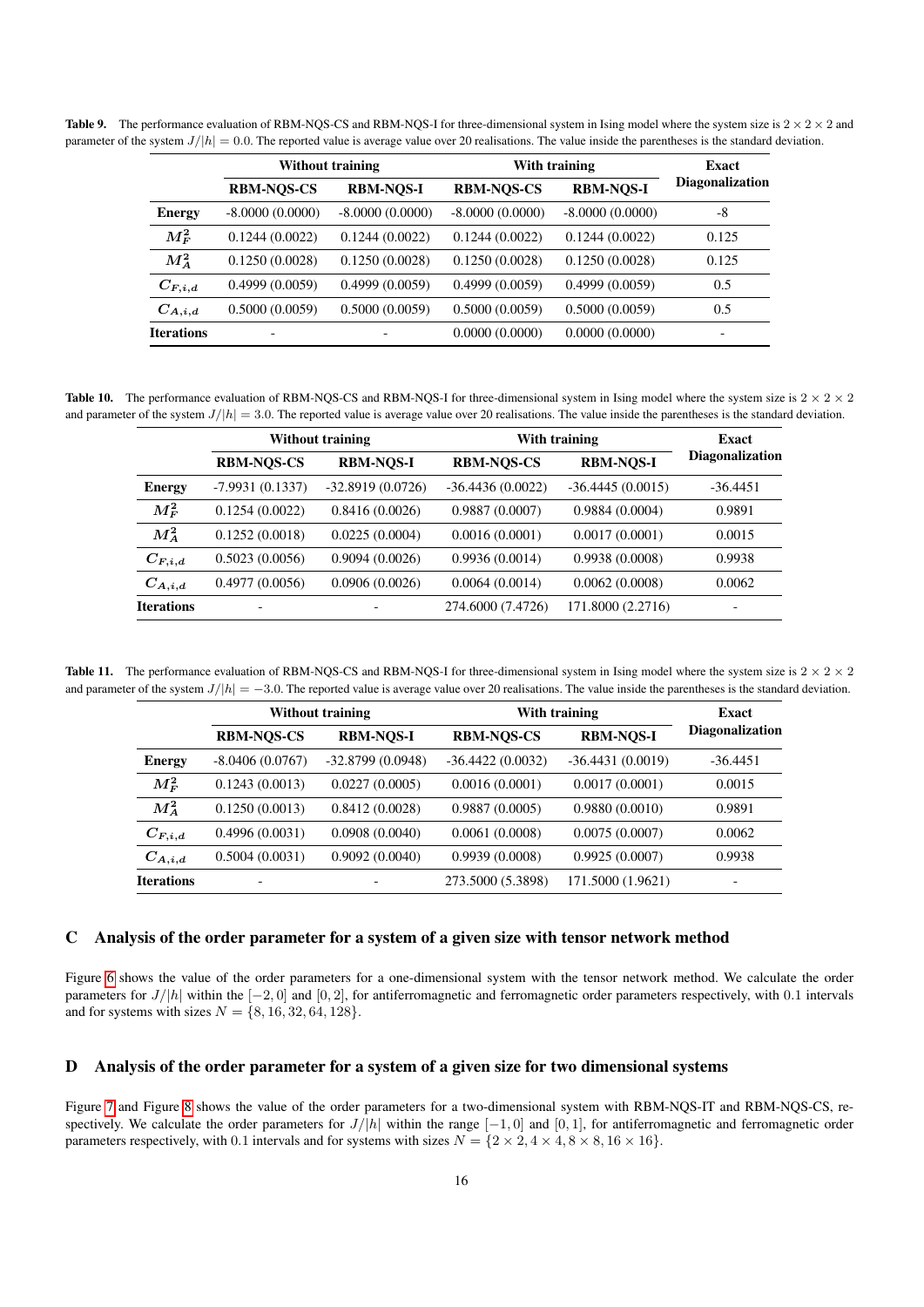

<span id="page-16-0"></span>Figure 6. The value of order parameters with the tensor network method for one-dimensional systems for  $J/|h|$  within the range  $[-2, 0]$  and  $[0, 2]$ , for antiferromagnetic and ferromagnetic order parameters respectively, with 0.1 intervals and for system with size  $N = \{8, 16, 32, 64, 128\}$ . (a), (b), (c) and (d) shows the ferromagnetic magnetisation  $M_F^2$ , ferromagnetic correlation  $C_{F,i,d}$ , antiferromagnetic magnetisation  $M_A^2$  and antiferromagnetic correlation  $C_{A,i,d}$ order parameter, respectively. The exact critical point at the limit of infinite size is at  $J/|h| = \pm 1$  [\[70\]](#page-13-6).



<span id="page-16-1"></span>**Figure 7.** The value of order parameters with RBM-NQS-IT for two-dimensional systems for  $J/h$  within the range  $[-1, 0]$  and  $[0, 1]$ , for antiferromagnetic and ferromagnetic order parameters respectively, with 0.1 intervals and for system with size  $N = \{2 \times 2, 4 \times 4, 8 \times 8, 16 \times 16\}$ . (a), (b), (c) and (d) shows the ferromagnetic magnetisation  $M_F^2$ , ferromagnetic correlation  $C_{F,i,d}$ , antiferromagnetic magnetisation  $M_A^2$  and antiferromagnetic correlation  $C_{A,i,d}$  order parameter, respectively. The critical point at the limit of infinite size is at  $\pm 0.32847$  based on quantum Monte Carlo method (QMC) [\[7\]](#page-11-2).



<span id="page-16-3"></span><span id="page-16-2"></span>**Figure 8.** The value of order parameters with RBM-NQS-CS for two-dimensional systems for  $J/|h|$  within the range  $[-1, 0]$  and  $[0, 1]$ , for antiferromagnetic and ferromagnetic order parameters respectively, with 0.1 intervals and for system with size  $N = \{2 \times 2, 4 \times 4, 8 \times 8, 16 \times 16\}$ . (a), (b), (c) and (d) shows the ferromagnetic magnetisation  $M_F^2$ , ferromagnetic correlation  $C_{F,i,d}$ , antiferromagnetic magnetisation  $M_A^2$  and antiferromagnetic correlation  $C_{A,i,d}$  order parameter, respectively. The critical point at the limit of infinite size is at ±0.32847 based on quantum Monte Carlo method (QMC) [\[7\]](#page-11-2).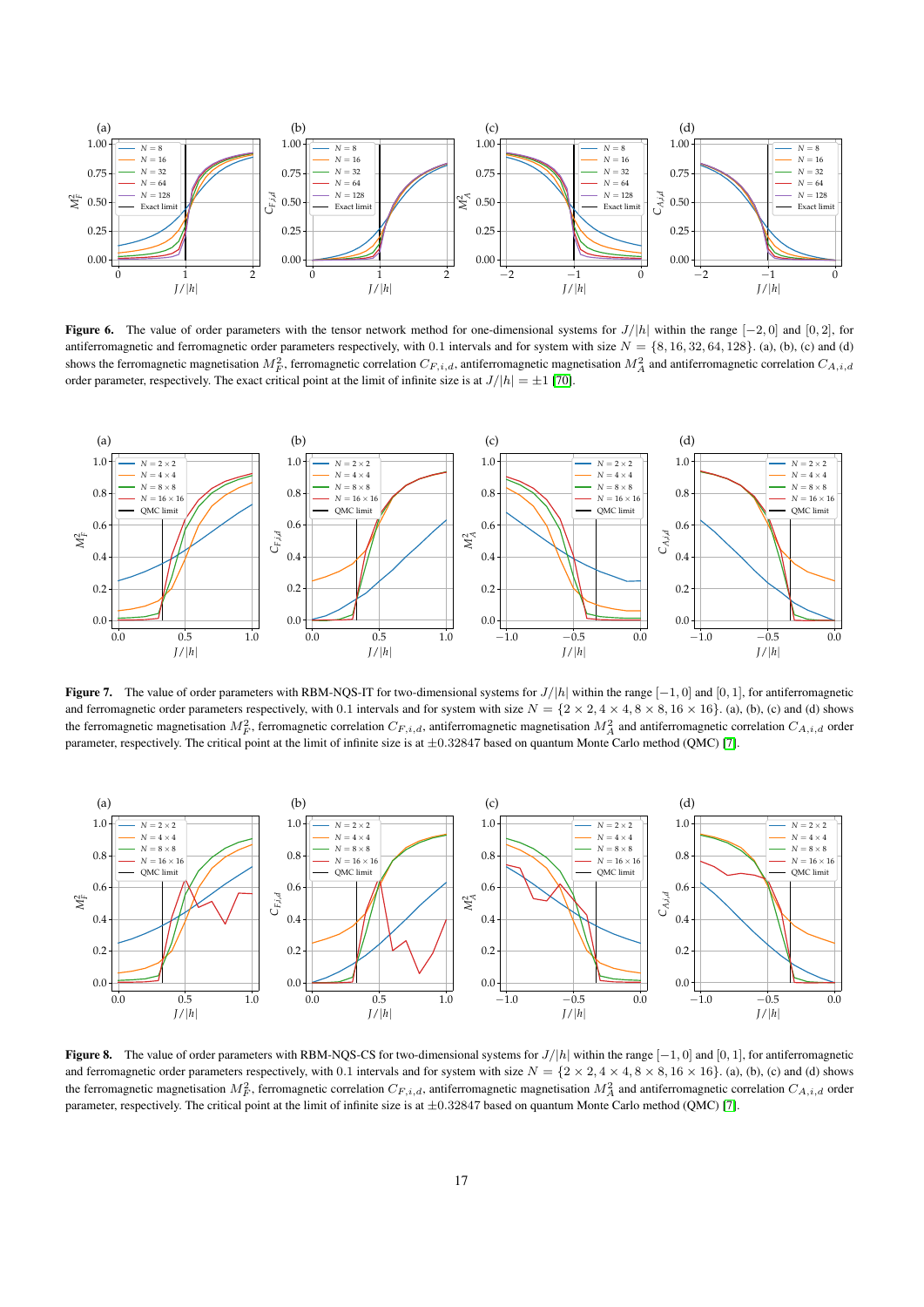# E Analysis of the order parameter for a system of a given size for three dimensional systems

Figure [9](#page-17-0) and Figure [10](#page-17-1) shows the value of the order parameters for a three-dimensional system with RBM-NQS-IT and RBM-NQS-CS, respectively. We calculate the order parameters for  $J/|h|$  within the range  $[-1, 0]$  and  $[0, 1]$ , for antiferromagnetic and ferromagnetic order parameters respectively, with 0.1 intervals and for systems with sizes  $N = \{2 \times 2 \times 2, 3 \times 3 \times 3, 4 \times 4 \times 4, 5 \times 5 \times 5, 6 \times 6 \times 6\}$ .



<span id="page-17-0"></span>Figure 9. The value of order parameters with RBM-NQS-IT for three-dimensional systems for  $J/|h|$  within the range  $[-1, 0]$  and  $[0, 1]$ , for antiferromagnetic and ferromagnetic order parameters respectively, with 0.1 intervals and for system with size  $N = \{2 \times 2 \times 2, 3 \times 3, 4 \times 4 \times 4, 5 \times 5 \times 5, 6 \times 6 \times 6\}$ . (a), (b), (c) and (d) shows the ferromagnetic magnetisation  $M_F^2$ , ferromagnetic correlation  $C_{F,i,d}$ , antiferromagnetic magnetisation  $M_A^2$  and antiferromagnetic correlation  $C_{A,i,d}$  order parameter, respectively. The critical point at the limit of infinite size is at  $\pm 0.1887$  based on quantum Monte Carlo method (QMC) [\[9\]](#page-11-3).



<span id="page-17-1"></span>**Figure 10.** The value of order parameters with RBM-NQS-CS for three-dimensional systems for  $J/|h|$  within the range  $[-1, 0]$  and  $[0, 1]$ , for antiferromagnetic and ferromagnetic order parameters respectively, with 0.1 intervals and for system with size  $N = \{2 \times 2 \times 2, 3 \times 3, 4 \times 4 \times 4, 5 \times 5 \times 5, 6 \times 6 \times 6\}$ . (a), (b), (c) and (d) shows the ferromagnetic magnetisation  $M_F^2$ , ferromagnetic correlation  $C_{F,i,d}$ , antiferromagnetic magnetisation  $M_A^2$  and antiferromagnetic correlation  $C_{A,i,d}$  order parameter, respectively. The critical point at the limit of infinite size is at  $\pm 0.1887$  based on quantum Monte Carlo method (QMC) [\[9\]](#page-11-3).

# <span id="page-17-2"></span>F Effectiveness of finding the inflection point for a system of a given size for correlation order parameters

Table [12](#page-18-0) and Table [13](#page-18-1) shows the value of the inflection point for different size of one-dimensional, two-dimensional and three-dimensional systems with RBM-NQS-CS, RBM-NQS-IT and tensor network method with ferromagnetic correlation  $C_{F,i,d}$  and antiferromagnetic correlation  $C_{A,i,d}$  order parameter, respectively.

#### <span id="page-17-3"></span>G Effectiveness of finding the inflection point at the limit of infinite size for correlation order parameters

Figure [11](#page-18-2) (a), (b) and (c) show the evaluation of the critical point at the limit of infinite size by fitting the inflection points as a function of the size of the system in the one-dimensional, two-dimensional and three-dimensional model, respectively, with ferromagnetic correlation  $C_{F,i,d}$ order parameter. Figure [12](#page-18-3) shows the same evaluation with antiferromagnetic correlation  $C_{A,i,d}$  order parameter.